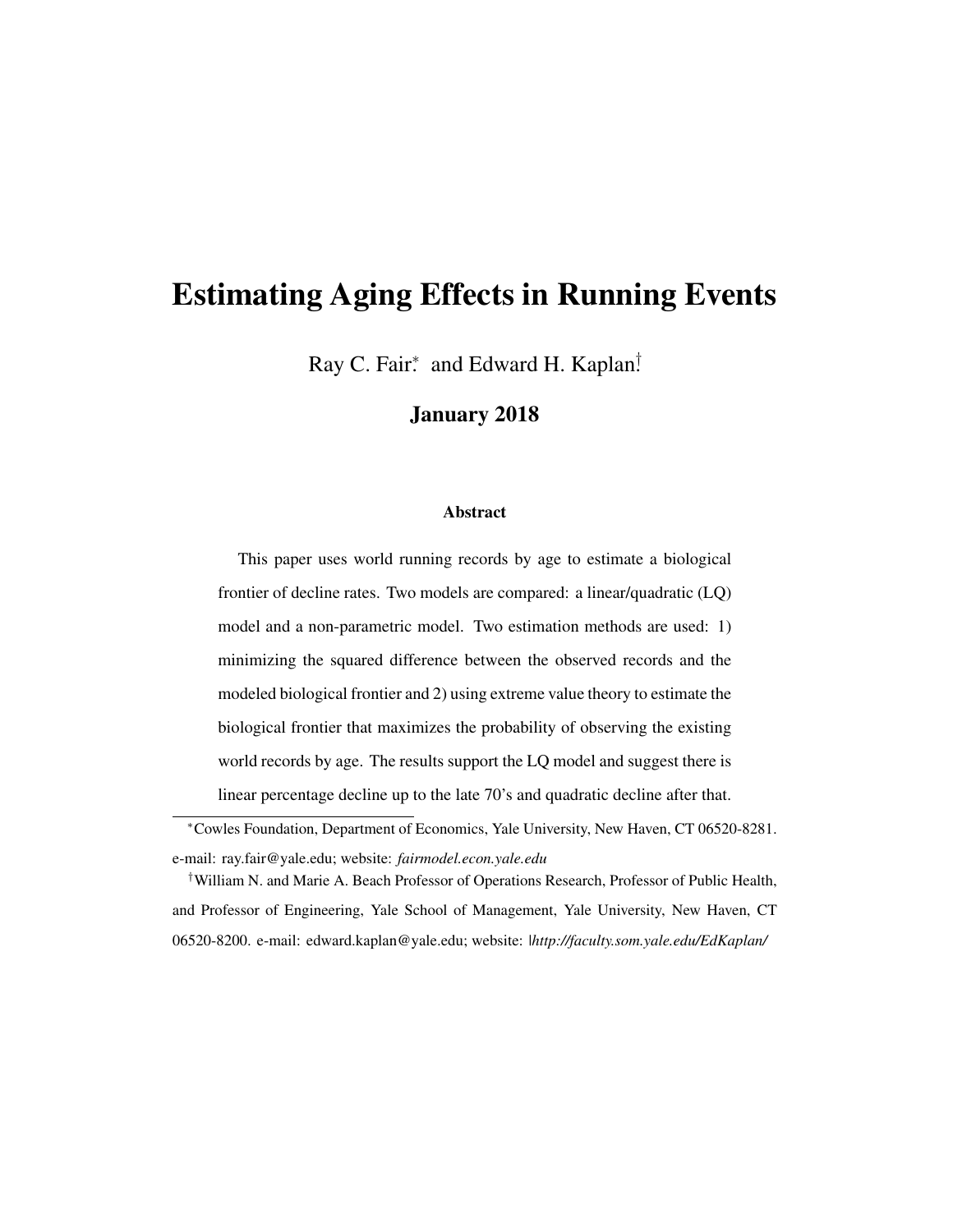### 1 Introduction

An important biological question is how fast people's physical abilities decline with age. This paper focuses on running events. World records by age are used to estimate decline rates. Two models are compared. One is the linear/quadratic (LQ) model in Fair (1994, 2007), and the other is a nonparametric (NP) model. Comparisons are also made to the World Masters Athletics (WMA) age factors, which are sometimes used for age grading in races. Nearly a hundred years ago Hall (1925) pointed out the potential usefulness of athletic records to study the physiology of muscular exercise. The present paper is in this tradition.<sup>1</sup> World records by age are used to estimate a biological frontier of decline rates.

This paper focuses on two restrictions that seem sensible biologically. The first is that after a certain age (40 is used here) the rate of decline is non decreasing with age. This will be called the "first derivative" restriction. The second is that the change in the rate of decline is non decreasing with age. This will be called the "second derivative" restriction. In short, after decline begins, nothing gets better with age. The LQ model automatically meets these restrictions, and they are imposed on the NP model. In contrast, the WMA decline rates do not always meet the second derivative restriction. As shown below, the WMA second derivatives sometimes decrease with age, and in some cases they not only decrease with age but are negative.

The first set of estimates finds the closest possible lower envelope on the observed data subject to the derivative restrictions mentioned above, where "close" is

<sup>&</sup>lt;sup>1</sup>See Fair (2007) for a review of studies taking this approach.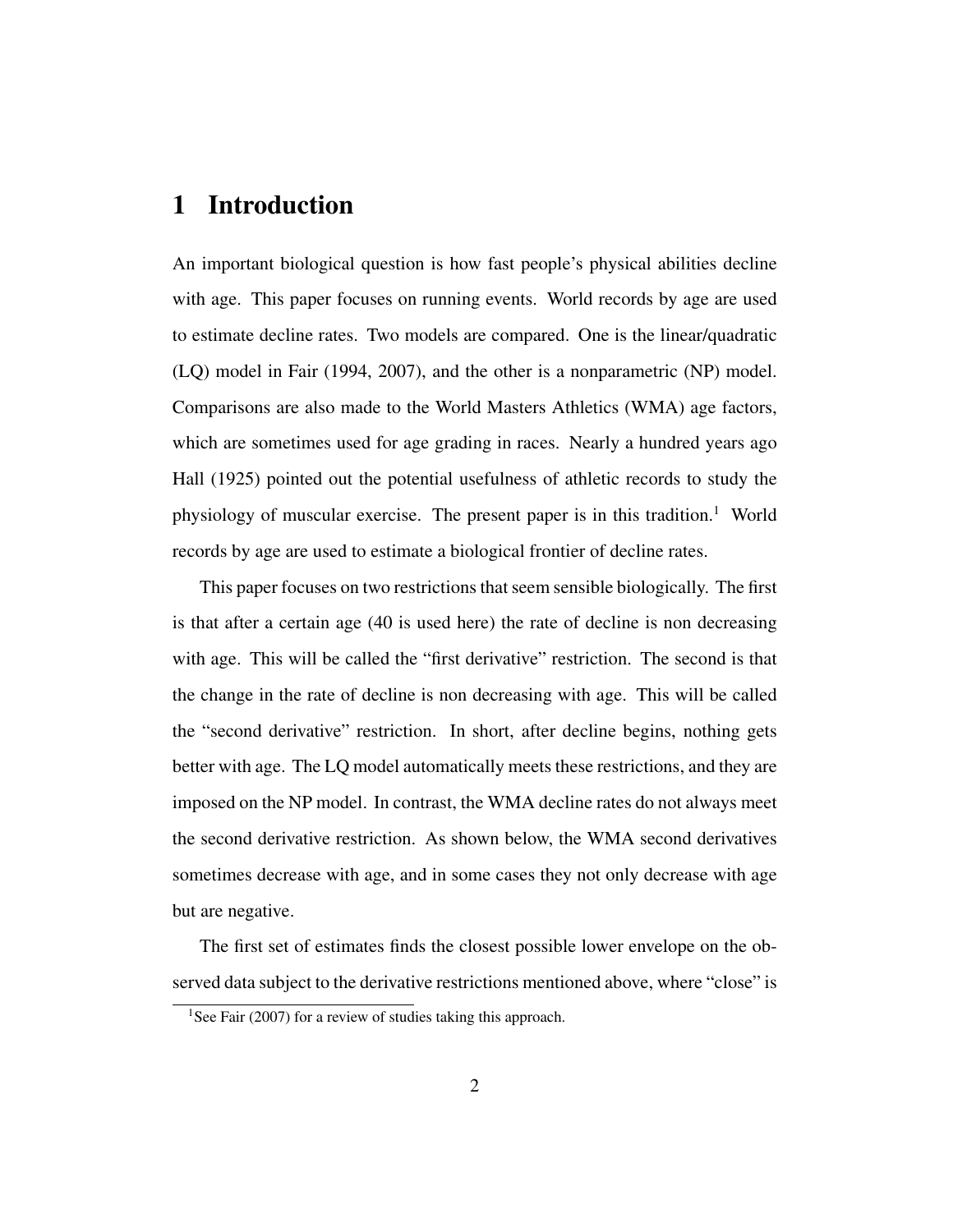defined according to the squared difference between the observed records and the modeled biological frontier. These estimates are pessimistic regarding the further evolution of age world records in that it is possible for observed records and values on the biological frontier to be equal for some age/event pairings if the derivative constraints allow this to occur, meaning that no further reductions are possible for such age/event combinations.

The second set of estimates relies on extreme value theory to estimate the biological frontier that maximizes the probability of observing the existing world records by age. This approach requires a strong assumption regarding the distribution of the gaps between the existing records and the biological frontier. These gaps are assumed to have the same distribution for each age and event. Although this is a very strong assumption, it turns out that the two sets of estimates are similar regarding the estimated rates of decline. An advantage of using extreme value theory is that it permits an estimate of how far the existing world records are from the true frontier on average. In other words, it provides an estimate of how far the current world age records are expected to decline.

As will be seen, the results support the LQ model over the NP model. The latter has results at the very old ages that are not sensible. However, even the NP model dominates the WMA estimates except at the very old ages because it meets the second derivative restrictions, which the WMA age factors do not.

Two interesting features of the LQ results are 1) the decline rate (in percentage terms) is linear up to the late 70's and 2) even at age 90 people are only a little more than twice as slow as they were in their peak years. Assuming that one is not injured or sick, stays in peak shape age corrected, and declines in percentage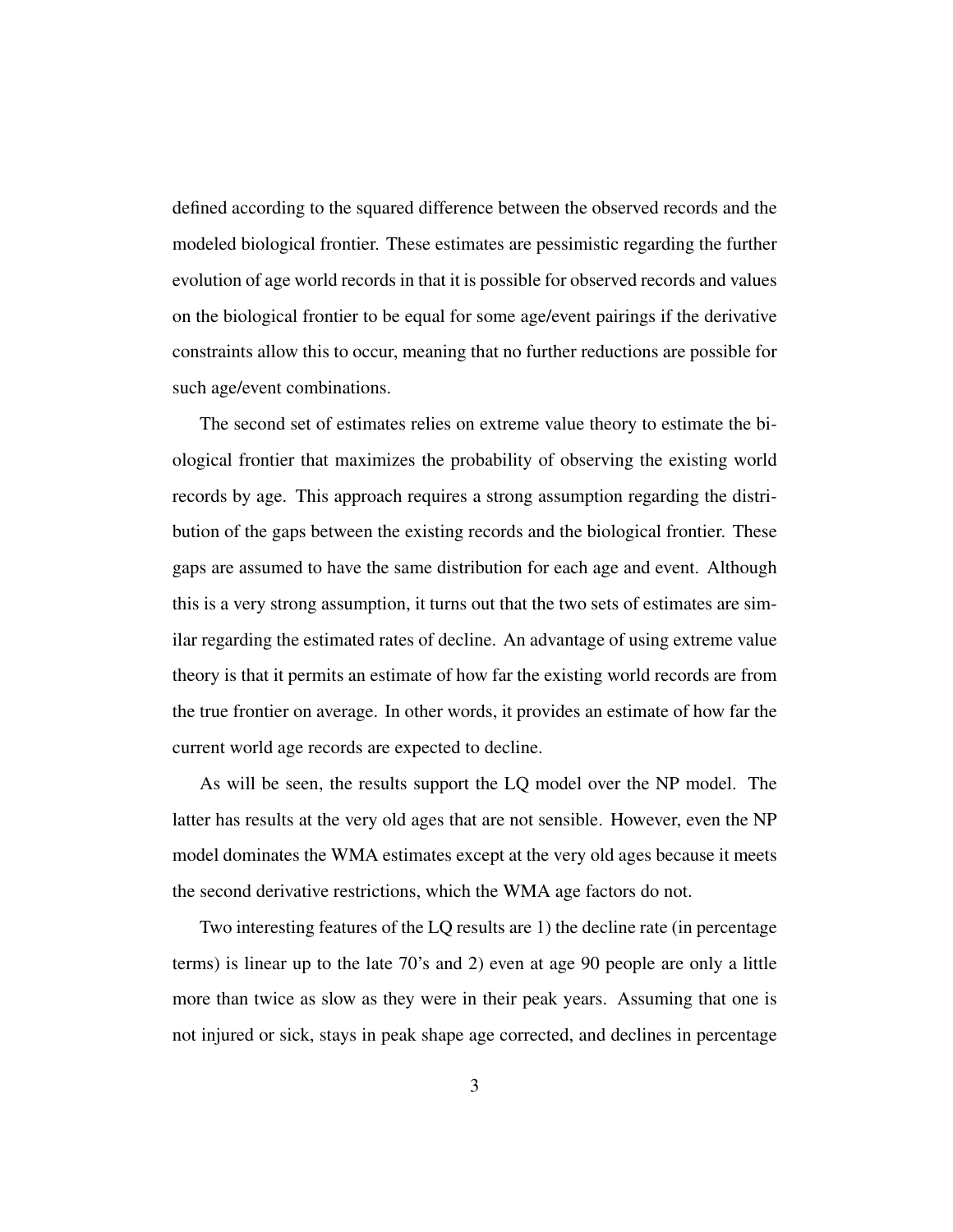terms at the same rate as the world records, life is good. The extreme value results estimate that the existing world records are on average about 7.8 percent above the true frontier.

### 2 The Models

#### The Linear/Quadratic Model

Assume that one has world records by age for a given running event, where  $r_k$  will be used to denote the log of the record time for age  $k$ . Using logs means that all decline rates are in percentage terms. For the results below  $k$  ranges from 40 to 95 per running event.  $b_k$  will be used to denote log of the (unobserved) biological minimum time for age  $k$ . By definition,

$$
r_k = b_k + \epsilon_k \t\t(1)
$$

where  $\epsilon_k$  is the gap between the record time and the true biological minimum time. It will be close to zero if the record time is close to the biological minimum. Otherwise it is positive. More will be said about this below.

The LQ model postulates that the decline rate (in percentage terms) is linear up to a transition age and then quadratic after that. The transition age is one of the estimated parameters. At the transition age the linear and quadratic segments are constrained to touch and to have the same first derivative. The formula for  $b_k$  is

$$
b_k = \begin{cases} \beta + \alpha k, & 40 \le k \le k^*, \quad \alpha > 0 \\ \gamma + \theta k + \delta k^2, & k > k^*, \quad \delta > 0 \end{cases}
$$
 (2)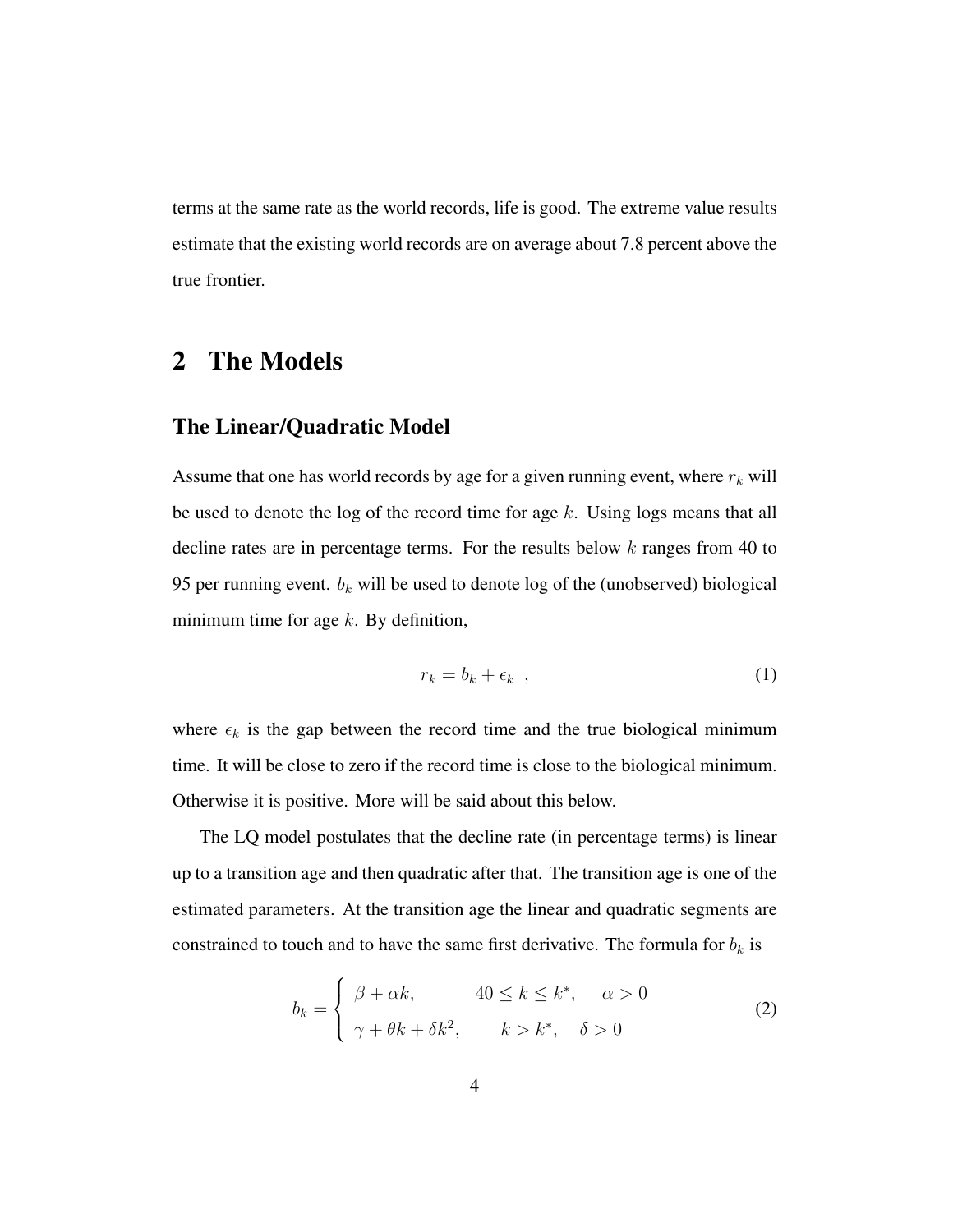with the restrictions

$$
\gamma = \beta + \delta k^{*2}
$$
  
\n
$$
\theta = \alpha - 2\delta k^*
$$
\n(3)

The two restrictions force the linear and quadratic segments to touch and to have the same first derivative at  $k^*$ . The unrestricted parameters to estimate are the intercept,  $\beta$ , the slope of the linear segment,  $\alpha$ , the age at which the line changes from linear to quadratic,  $k^*$ , and the quadratic parameter,  $\delta$ . The first derivative of  $b_k$  with respect to k is  $\alpha$  up to the transition age and then increases by a constant amount  $(2\delta)$  after that. The second derivative is zero up to the transition age and then constant  $(2\delta)$  after that.

The equation that is estimated is then

$$
r_k = \beta + \alpha k + \delta d_k (k^{*2} - 2k^*k + k^2) + \epsilon_k,
$$
\n(4)

where  $d_k = 0$  if  $k \leq k^*$  and  $d_k = 1$  if  $k > k^*$ .

In the data  $r_k$  is sometimes "dominated" in that it is greater than  $r_{k+1}$ . Under the assumption that  $b_k$  never declines with age (after age 40), dominated times must have large gaps associated with them. The dominated observations are "soft." For this reason in the estimation work dominated observations are not used. Since  $\epsilon_k$  can never be negative, equation (4) is estimated under the restriction that all estimated gaps are non negative.

For the results in Section 6 "age factors," denoted  $R_k$ , are presented. They are computed as follows. Let  $\hat{b}_k$  denote the predicted value of  $b_k$  using the estimated values of  $\beta$ ,  $\alpha$ ,  $k^*$ , and  $\delta$  for  $k = 40, \ldots, 95$ . Then  $R_k$  is

$$
R_k = e^{\hat{b}_k} / e^{\hat{b}_{40}}, \quad k = 40, \dots, 95 \tag{5}
$$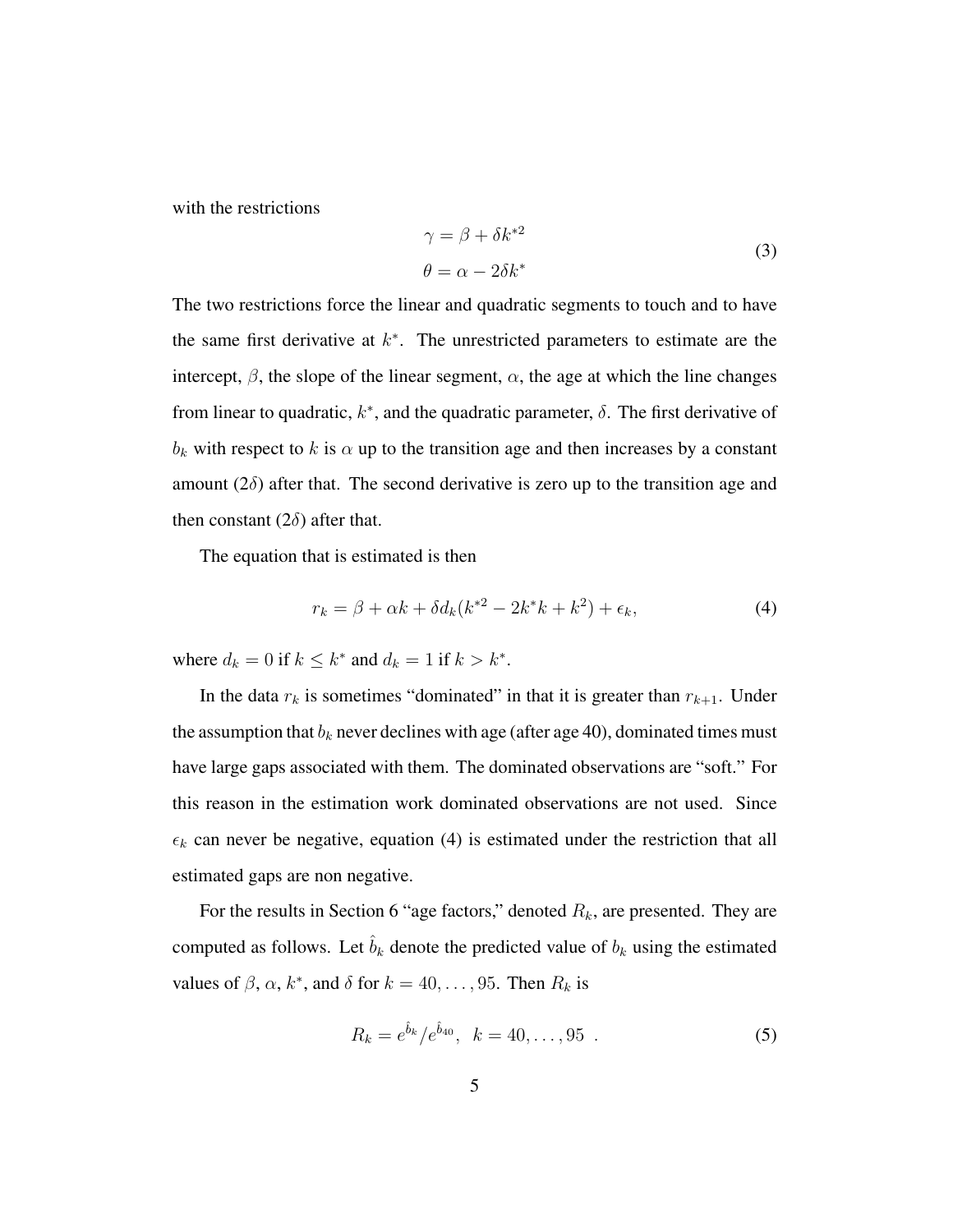#### The Nonparametric Model

The LQ model is tightly parameterized, and it is interesting to see how it does against a nonparameteric model constrained only by the first and second derivatives being non-negative and non-decreasing. Letting  $A$  denote the set of ages for which non-dominated observations exist, this is readily achieved as the solution to the following quadratic programming problem:

$$
\min_{\{b_{37},\dots,b_{95}\}} \sum_{k\in\mathcal{A}} (r_k - b_k)^2
$$
 (6)

subject to

$$
b_k \le r_k, \quad k \in \mathcal{A} \tag{7}
$$

$$
b_k - b_{k-1} \ge 0, \quad k = 40, \dots, 95 \tag{8}
$$

$$
b_k - 2b_{k-1} + b_{k-2} \ge 0, \quad k = 40, ..., 95
$$
 (9)

$$
b_k - 3b_{k-1} + 3b_{k-2} - b_{k-3} \ge 0, \quad k = 40, ..., 95
$$
 (10)

The constraints are easily understood: constraint (7) forces  $b_k$  to fall at or below the observed records at all ages for which data exist; constraint (8) ensures that the  $b_k$  curve can never decrease (equivalent to a non-negative first derivative); constraint (9) enforces convexity (equivalent to a non-negative second derivative); and constraint (10) ensures that the second derivative is non-decreasing. Note that even though only records from age 40 through 95 are used in fitting the model, it is necessary to estimate biological limits at ages 37, 38 and 39 as well to enable constraints (8)-(10). Solution of this model results in linear/quadratic segments that provide a lower envelope of the data that minimizes the sum of squared residuals.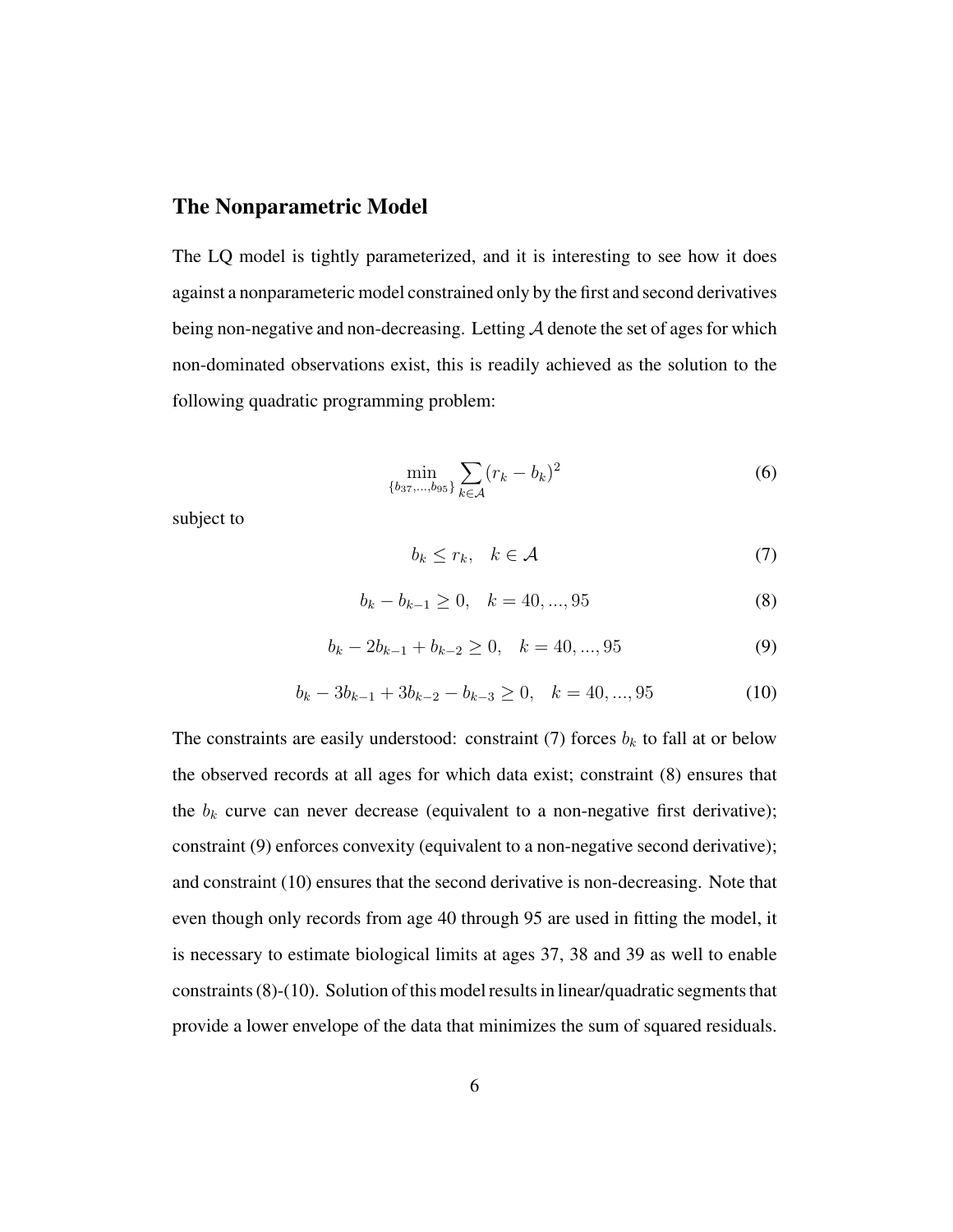### 3 The Data

Data for six running events were obtained from the site of the Association of Road Racing Statisticians (AARS): *http://www.arrs.net/SARec.htm*. The data are AARS recognized world records by age. Four of the events are road racing events: 5K, 10K, Half Marathon, and Marathon. Two of the events are outdoor track events: 5,000 meters and 10,000 meters. The road racing data are better than those used in Fair (2007) because they pertain to all runners. The earlier data pertained only to U.S. citizens. In addition, the data ended in 2003 in the earlier study compared to 2016 in the present study. In Fair (2007) the events were 800 meters, 1,500 meters, 5,000 meters, 10,000 meters, 5K, 10K, and Marathon. For the present study the first two have been dropped (no data) and the half marathon has been added.

Age 40 was used as the initial age, and, as noted in Section 2, dominated times were excluded. The number of observations for the 5K, 10K, Half Marathon, Marathon, 5,000 meters, and 10,000 meters were 32, 31, 33, 33, 38, and 33, respectively, for a total of 200 observations. The oldest age for each event was 94, 92, 91, 90, 95, and 93, respectively. The total number of observations for ages 86 and above was 32.

In Fair (2007) the initial age was taken to be 35 instead of 40. The current data, however, suggest that there is not much decline between 35 and 40, certainly less than from age 40 on. The initial age was thus taken to be 40, and no attempt was made to estimate decline rates before 40. As a rough approximation the data suggest that there is about a one percent decline over the five-year period 35–39 (total over the five years).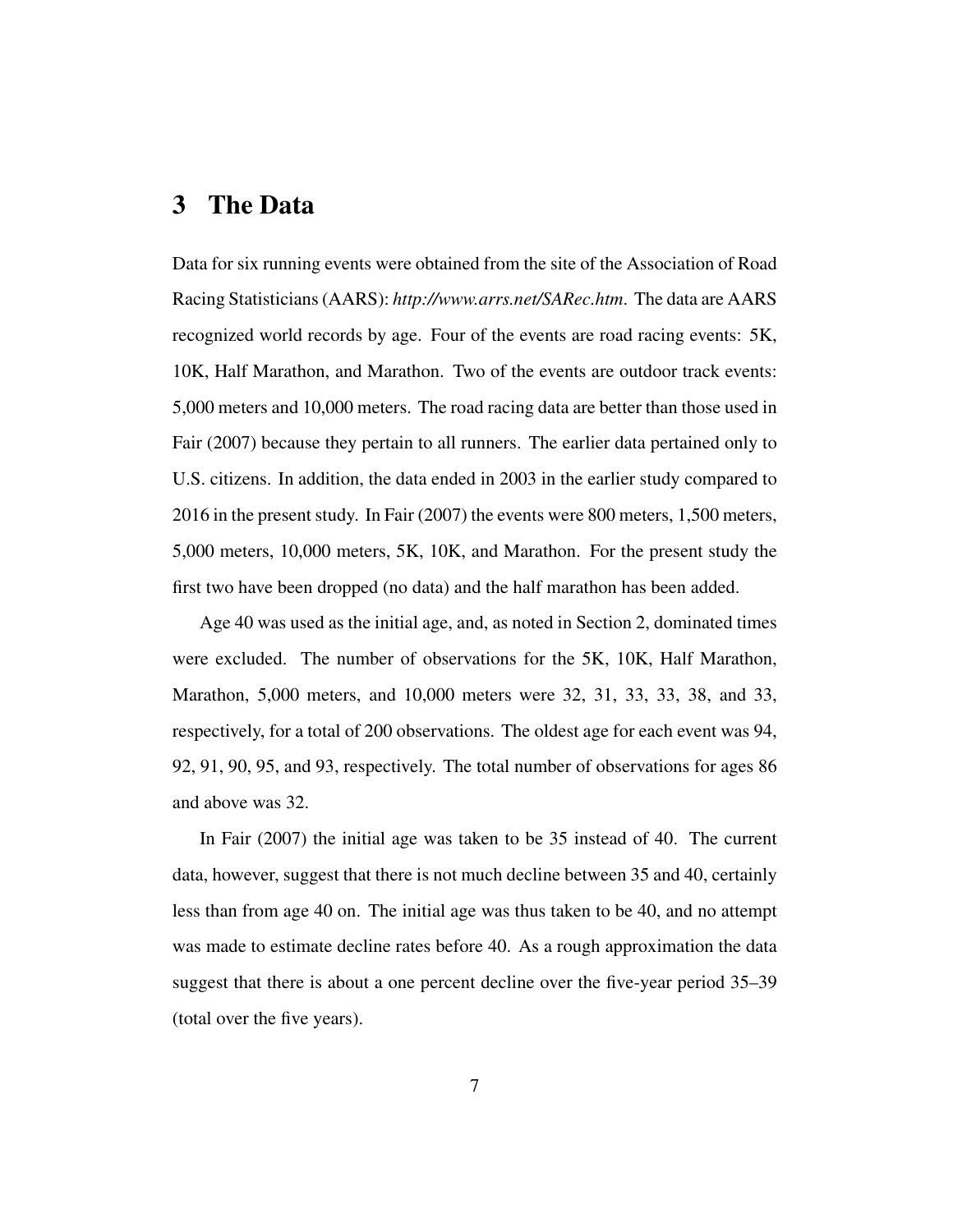For comparison purposes WMA data were also collected. The site is *http://www.runscore.com/Alan/AgeGrade.html*. The most recent 2015 tables were used. Data for 6 events were obtained: 5K, 10K, Half Marathon, Marathon, 5,000 meters, and 10,000 meters. The Half Marathon and Marathon have the same age factors, as do the 5,000 meters and 10,000 meters. There are thus 4 different sets of age factors. Observations were obtained for ages 40 through 95. As noted in Section 1, the WMA age factors are sometimes used for age scoring in races.

It may be useful to give a sense of why some observations may be soft. A soft observation can be interpreted as not enough elite runners of the particular age have run the particular distance to have the biological minimum being close to being achieved. Consider, for example, the best age 71 marathon time, which is 3:00:58. The best age 73 time is noticeably smaller: 2:54:48—Ed Whitlock. The best age 83 time is 4:19:07. The best age 85 time is noticeably smaller: 3:56:38— Ed Whitlock. The slower times at the younger ages can be taken to mean that there have not been enough Ed Whitlock's of the particular age running the marathon to be close to the biological minimum. These are the dominated observations that have been excluded from the estimation. For a possibly soft non-dominated observation, take the best age 89 time in the marathon, which is 6:35:38. The best age 90 time is is essentially the same at 6:35:47. But surely  $b_{90}$  is noticeably larger than  $b_{89}$ , which means at least that the gap for age 89 is large. This problem is also the reason women's data have not been used in this study. More time is needed to build up a sample of old women running road races.

Regarding possible changes over time, it may be that the  $b_k$  curve is shifting down over time as nutrition, running knowledge, and the like improve. For this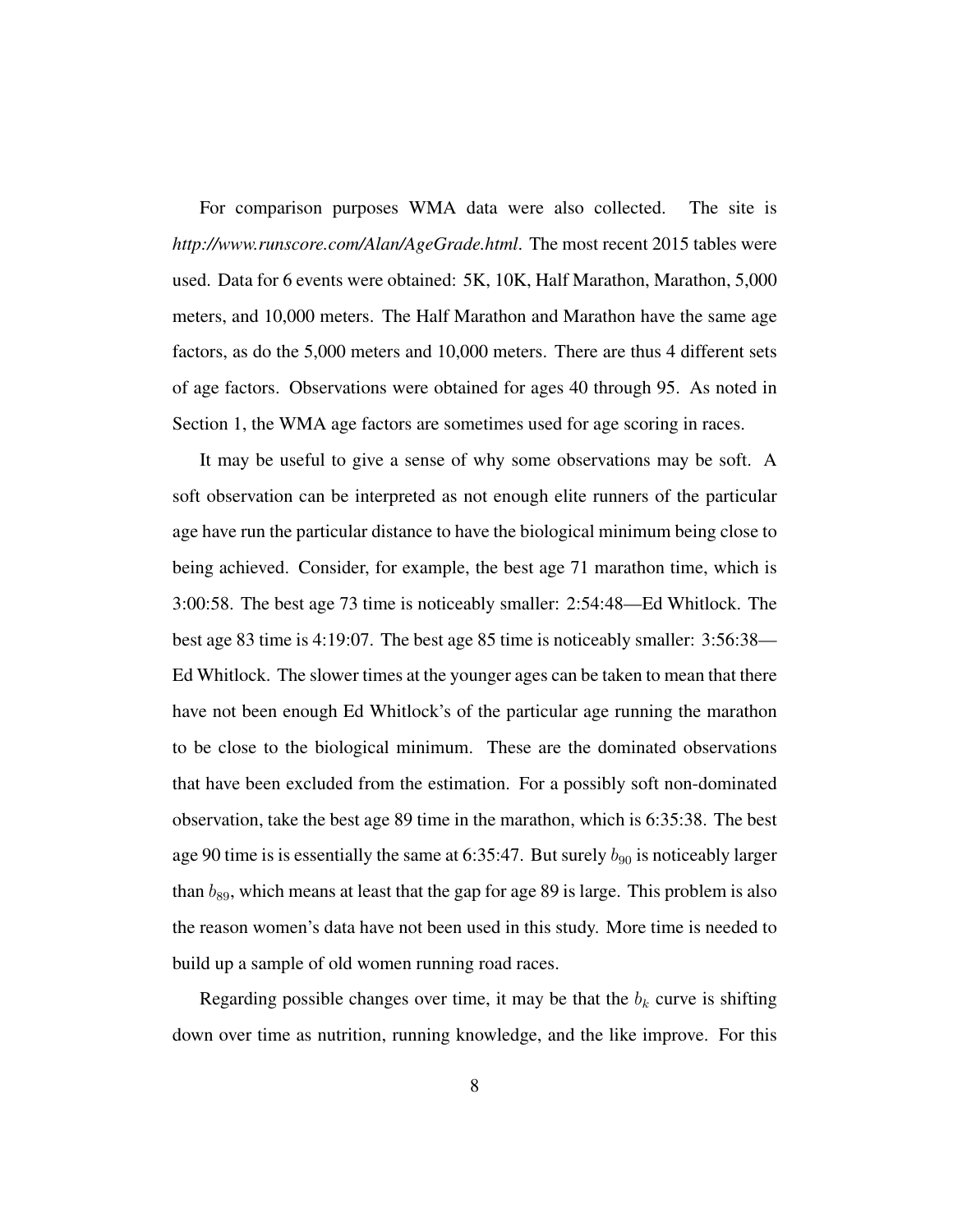paper it is assumed that the curve does not shift over time. The world record data are primarily since 1990, and changes in  $b_k$  between 1990 and the present are likely to be modest relative to the fluctuations in  $r_k$  due to the soft-times problem. Of the 200 non dominated observations used in the estimation, only 26 occurred before 1990. The earliest was 1975, and there were a total of four in the 1970's.

## 4 Pooling

As just discussed, a problem with the data is that there are not many observations at the very old ages and some of these may be soft. To lessen the sensitivity of the results to this problem, the six events have been pooled. The six events were pooled under the assumption that the curve for each event is the same except for the intercept. For LQ this means that 9 coefficients are estimated in equation (4):  $\alpha$ ,  $\delta$ ,  $k^*$ , and the six  $\beta$ 's. As noted above, the total number of observations is 200.

Figure 1 provides some support for the pooling, where the non-dominated times are plotted. It is clear that the points per event reveal very similar patterns across the ages.

Pooling for the NP model can be achieved by postulating a fixed effects model. Letting  $r_{ik}$  and  $b_{ik}$  denote the observed records and biological minima at age k for the  $i^{th}$  event, it is postulated that

$$
b_{ik} = b_{1k} + \beta_i, \quad i = 2, ..., 6 \tag{11}
$$

where the  $\beta_i$ 's represent event-specific fixed effects. Let  $A_i$  denote the set of nondominated ages for which there are observations in the  $i<sup>th</sup>$  event. The quadratic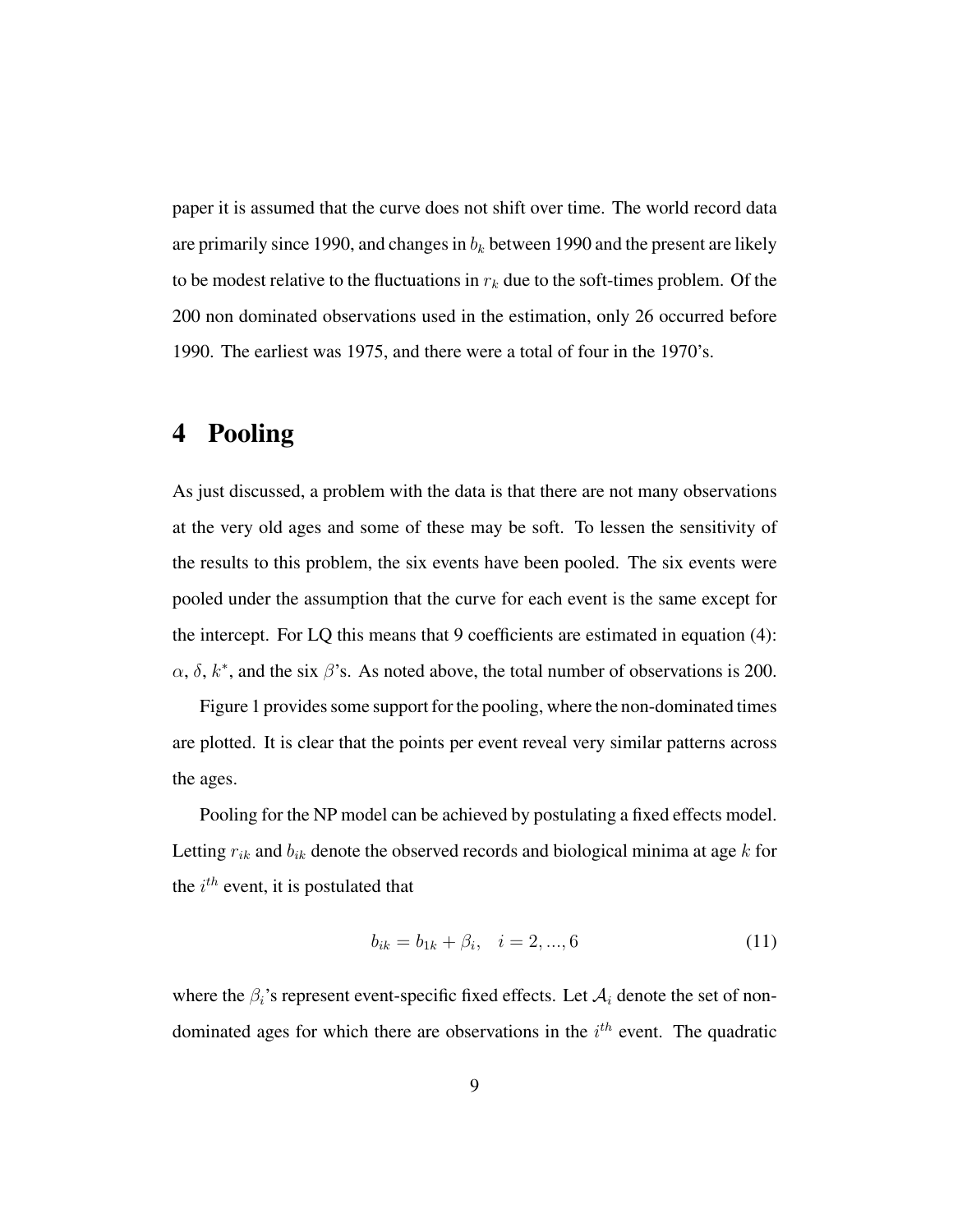program objective described above is then modified to be

$$
\min_{\{b_{1,37},\ldots,b_{1,95},\beta_{2},\ldots,\beta_{6}\}} \sum_{i=1}^{6} \sum_{k \in A_{i}} (r_{ik} - b_{ik})^{2}
$$
 (12)

and the constraints are modified to be

$$
b_{ik} = b_{1k} + \beta_i, \quad i = 2, ..., 6 \tag{13}
$$

$$
b_{ik} \le r_{ik}, \quad i = 1, \dots, 6; \quad k \in \mathcal{A}_i \tag{14}
$$

$$
b_{1k} - b_{1,k-1} \ge 0, \quad k = 40, \dots, 95 \tag{15}
$$

$$
b_{1k} - 2b_{1,k-1} + b_{1,k-2} \ge 0, \quad k = 40, ..., 95
$$
 (16)

$$
b_{1k} - 3b_{1,k-1} + 3b_{1,k-2} - b_{1,k-3} \ge 0, \quad k = 40, ..., 95
$$
 (17)

In addition to defining the biological limits for events 2 through 6 via a constant translation of the limits for event 1 at each age, the constraints enforce the nondecreasing convex lower envelope on the observed records for each event. Note that via the fixed effects, the constraints on events 2 through 6 also impact the estimation of the biological limits for event 1.

#### 5 Use of Extreme Value Theory

The estimation of the two models described above finds the closest possible lower envelope on the observed data subject to the derivative restrictions, where "close" is defined according to the squared difference between observed records and the modeled biological frontier. This section discusses the use of extreme value theory to estimate the true  $b_{ik}$  curve statistically.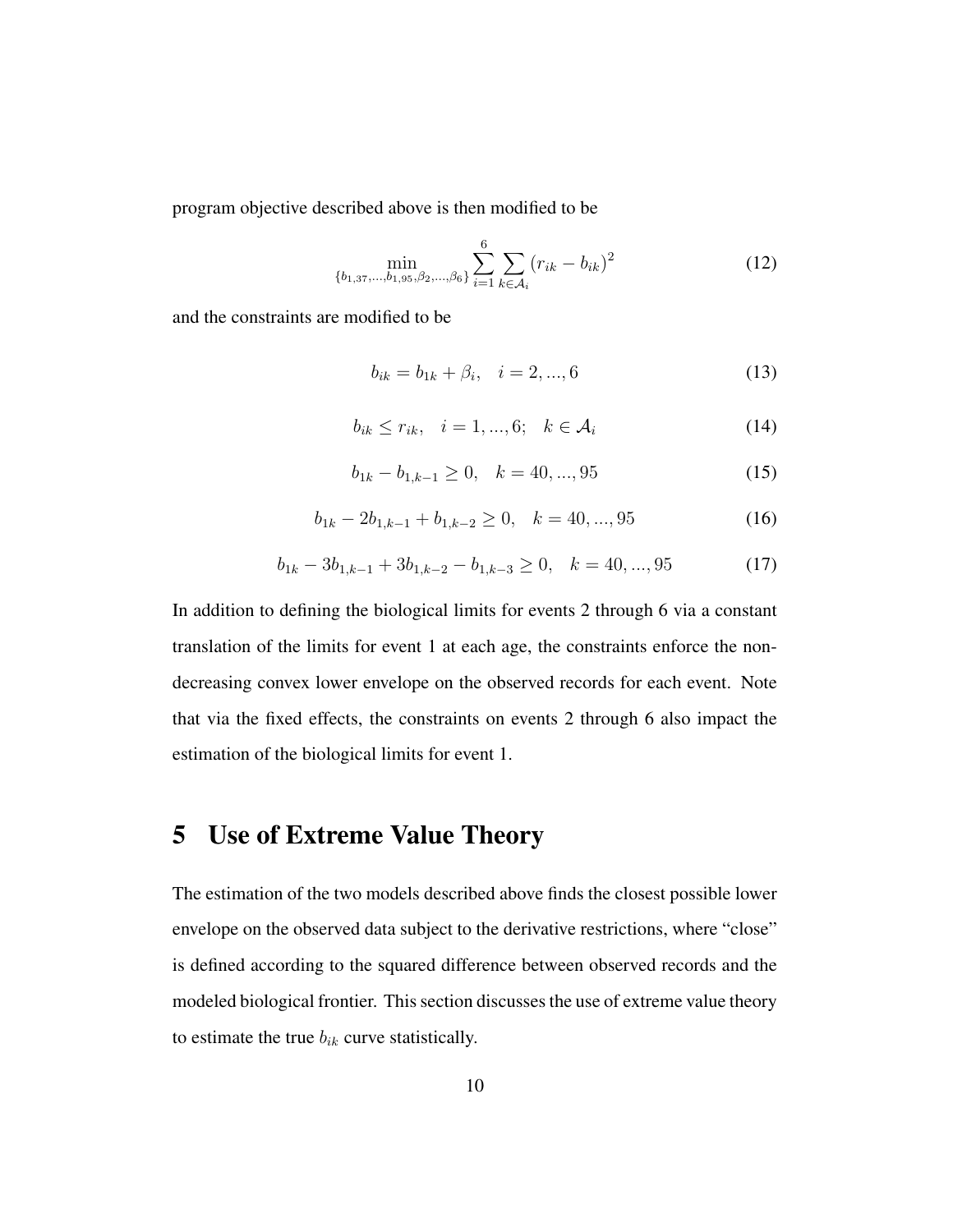Extreme value theory (see Chapter 9 in David (1970)) is that branch of probability that focuses on the distribution of extreme values— maxima and minima sampled from populations of interest. This theory applies directly to the current problem since by definition a world running record is the minimum recorded time of all attempts at the distance in question. This definition carries over to agedependent records, each of which can be recognized as the minimum time observed to date over all such prior attempts.

The key fact that will be employed is generally attributed to Gnedenko (1943), which loosely states that for a non-negative random variable, as the sample size  $n \to \infty$ , if the probability distribution of the observed minimum from a sample of size  $n$  exists, then it must be in the form of the Weibull distribution. In the present application this means for a given event i and age  $k$  that the prior probability distribution of the random variable  $R_{ik}$ , the minimum running time, should be given by

$$
\Pr\{R_{ik} \le r_{ik}\} = 1 - e^{-\eta_{ik}(r_{ik} - b_{ik})^{\lambda_{ik}}}; r_{ik} > b_{ik}; \quad \eta_{ik} > 0; \lambda_{ik} > 0. \tag{18}
$$

In this model,  $\eta_{ik}$  is referred to as the *scale* parameter,  $\lambda_{ik}$  is called the *shape* parameter, and  $b_{ik}$  is known as the *shift* parameter. In the present application the shift parameter  $b_{ik}$  corresponds precisely to the true biological minimum  $b_{ik}$  and is the object of the estimation.

Einmahl and Magnus (2008) previously applied extreme value theory to estimate the fastest times or largest distances possible, but their approach is different from the current approach in that they did not attempt to estimate biological limits as a function of age. They instead based their estimates on reports of the *m* fastest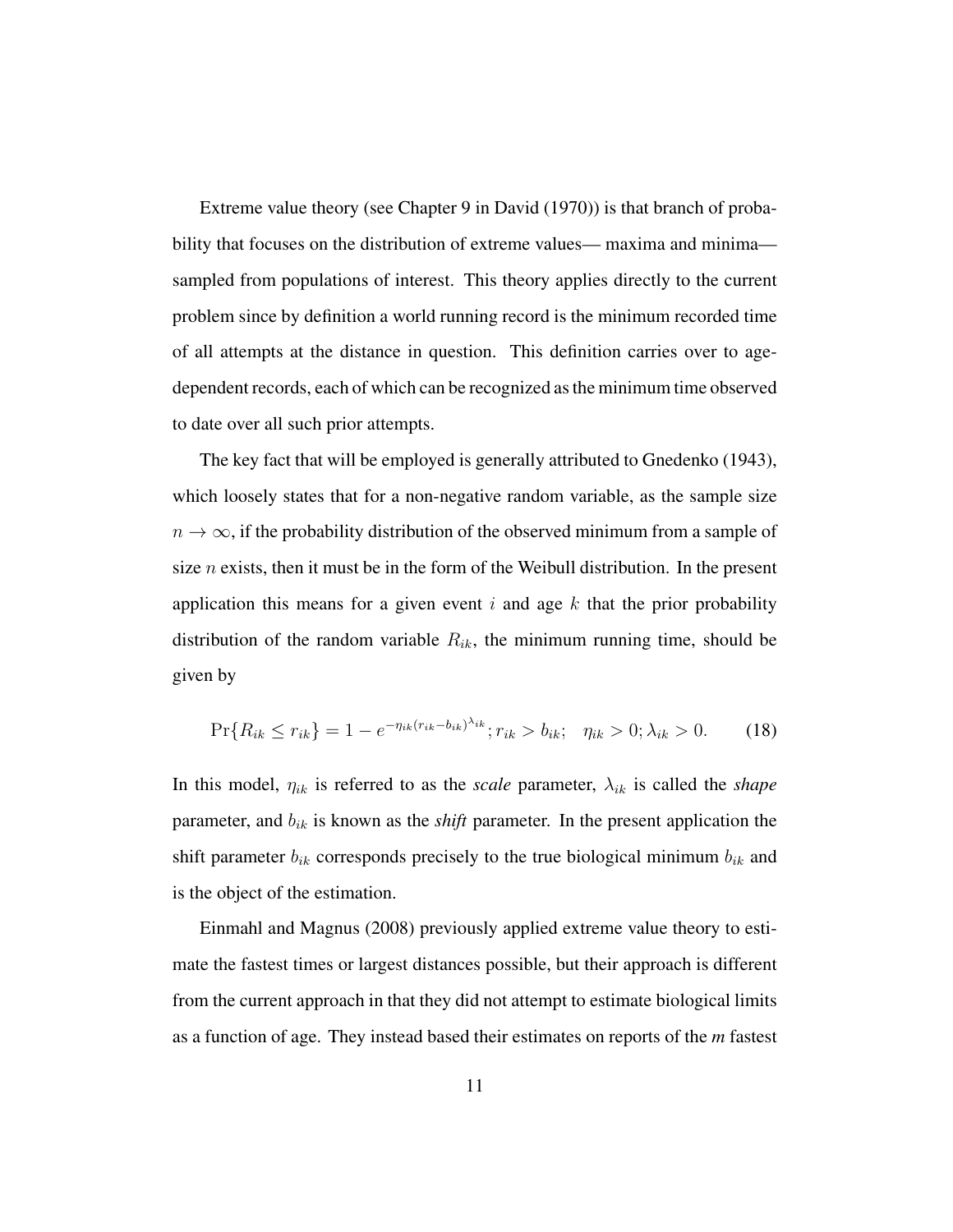times recorded to date for the largest recorded number *m* available from data. Their results suggest that observed records for many running events are extremely close to the minimum achievable. For example, they estimate that only 20 seconds could be shaved off of the world record for the marathon, while only another 3 to 4 seconds could fall from the existing world record in the 1,500 meters.

Ideally, one would want to identify the scale and shape parameters for all event and age combinations, but recall that the data provide only one observation—the world age record time—for 200 age/event combinations. To identify the parameters it is assumed that the scale and shape parameters are the same for all age/event pairs.  $b_{ik}$  is then modeled using either the LQ model or the NP model, where the six events are pooled as discussed in Section 4. While clearly a simplification, assuming that  $\eta_{ik} = \eta$  and  $\lambda_{ik} = \lambda$  does afford a very simple interpretation of the results—on average the increase on the log scale from the biological minimum to the modeled event record, call this  $\overline{\Delta}_{\text{log}}$ , is given by the relatively simple formula

$$
\overline{\Delta}_{\text{log}} = \left(\frac{1}{\eta}\right)^{\frac{1}{\lambda}} \Gamma(1 + \frac{1}{\lambda}) \tag{19}
$$

where  $\Gamma(\cdot)$  is the well-known gamma function. Equation (19) is just the expected value of the zero-shift Weibull random variable. This implies that the percentage decrease from the observed record to the biological minimum is approximately

$$
Percent Decrease = 1 - e^{-\overline{\Delta}_{\log}}.
$$
 (20)

To estimate extreme value models, instead of minimizing the sum of squared deviations subject to constraints, maximum likelihood estimation is employed.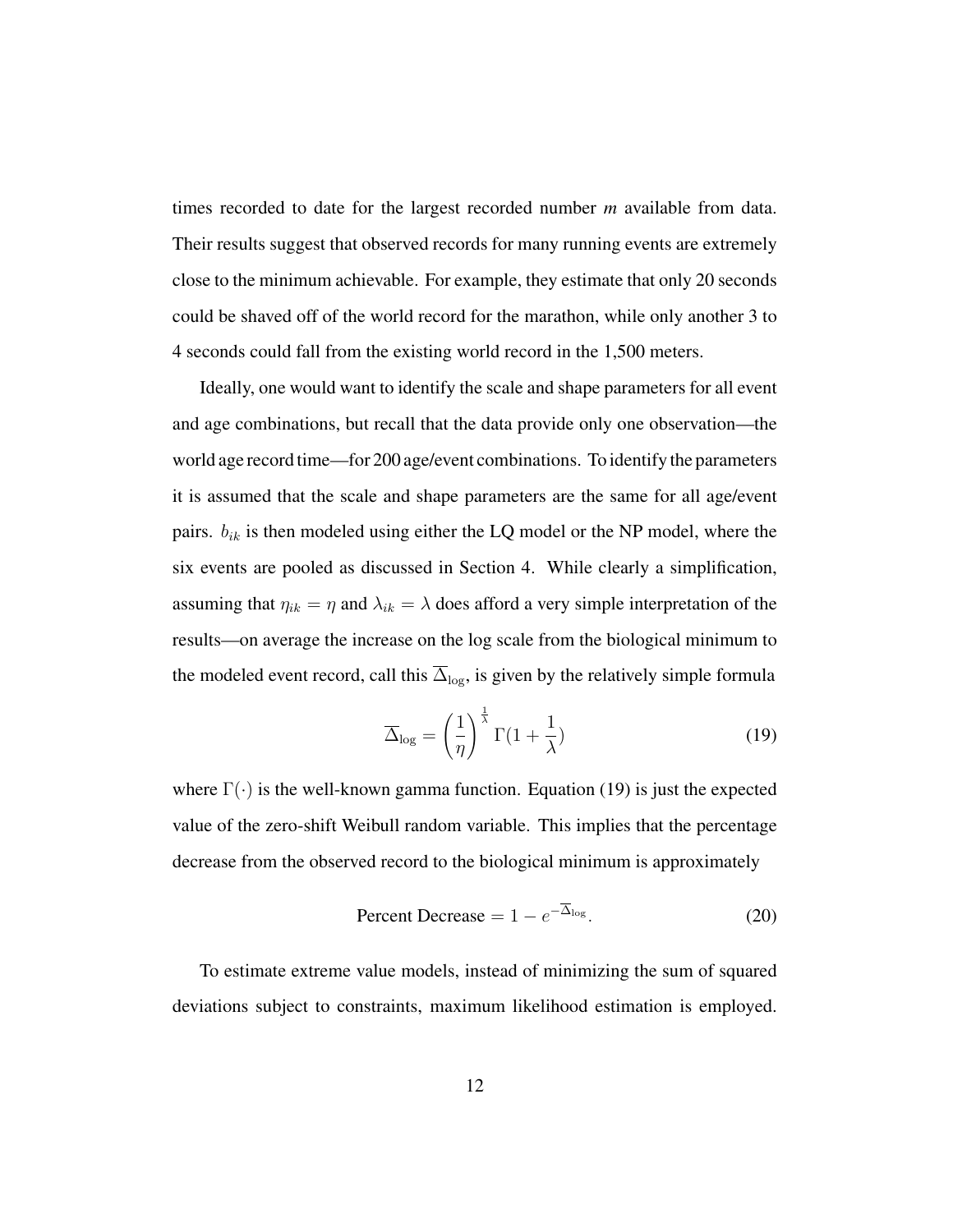The probability density corresponding to a given observed record  $r_{ik}$  is given by

$$
f_{R_{ik}}(r_{ik}) = \eta \lambda (r_{ik} - b_{ik})^{\lambda - 1} e^{-\eta (r_{ik} - b_{ik})^{\lambda}}, \quad r_{ik} > b_{ik}.
$$
 (21)

Maximum likelihood estimates are most conveniently obtained by maximizing the sum of the *log* of the probability densities over all observations. Thus, for the NP model, the maximum likelihood estimates are the solutions to

$$
\max_{\{b_{1,37},\ldots,b_{1,95},\beta_{2},\ldots,\beta_{6},\eta,\lambda\}} \sum_{i=1}^{6} \sum_{k \in \mathcal{A}_{i}} (\log(\eta \lambda) + (\lambda - 1) \log(r_{ik} - b_{ik}) - \eta (r_{ik} - b_{ik})^{\lambda}) (22)
$$

subject to constraints  $(13)$ – $(17)$ . Similarly, the maximum likelihood estimates for LQ are the solutions to the problem shown above, but with  $b_{ik}$  specified according to the LQ model in equations  $(2)$ – $(3)$ .

### 6 The Results

There are two models to estimate—LQ and NP—and two estimation methods minimizing the sum of squared deviations subject to the constraints and maximum likelihood. The four sets of estimates will be denoted LQmin, LQml, NPmin, NPml, respectively. The results from these estimates will be compared to the WMA results and to the earlier results for the LQ model in Fair (2007). The results are presented in Tables 1 and 2 and Figures 2 and 3.<sup>2</sup>

<sup>&</sup>lt;sup>2</sup>Since the WMA results are the same for the half marathon and marathon, only the marathon results are presented. Similarly for the 5,000 meters and 10,000 meters; only the 5,000 meter results are presented. In Table 2 only the 5K and marathon results are presented for WMA. The WMA age factors were normalized to have them equal 1.0 at age 40 to make them comparable to the other age factors. The same was true for the age factors in Fair (2007).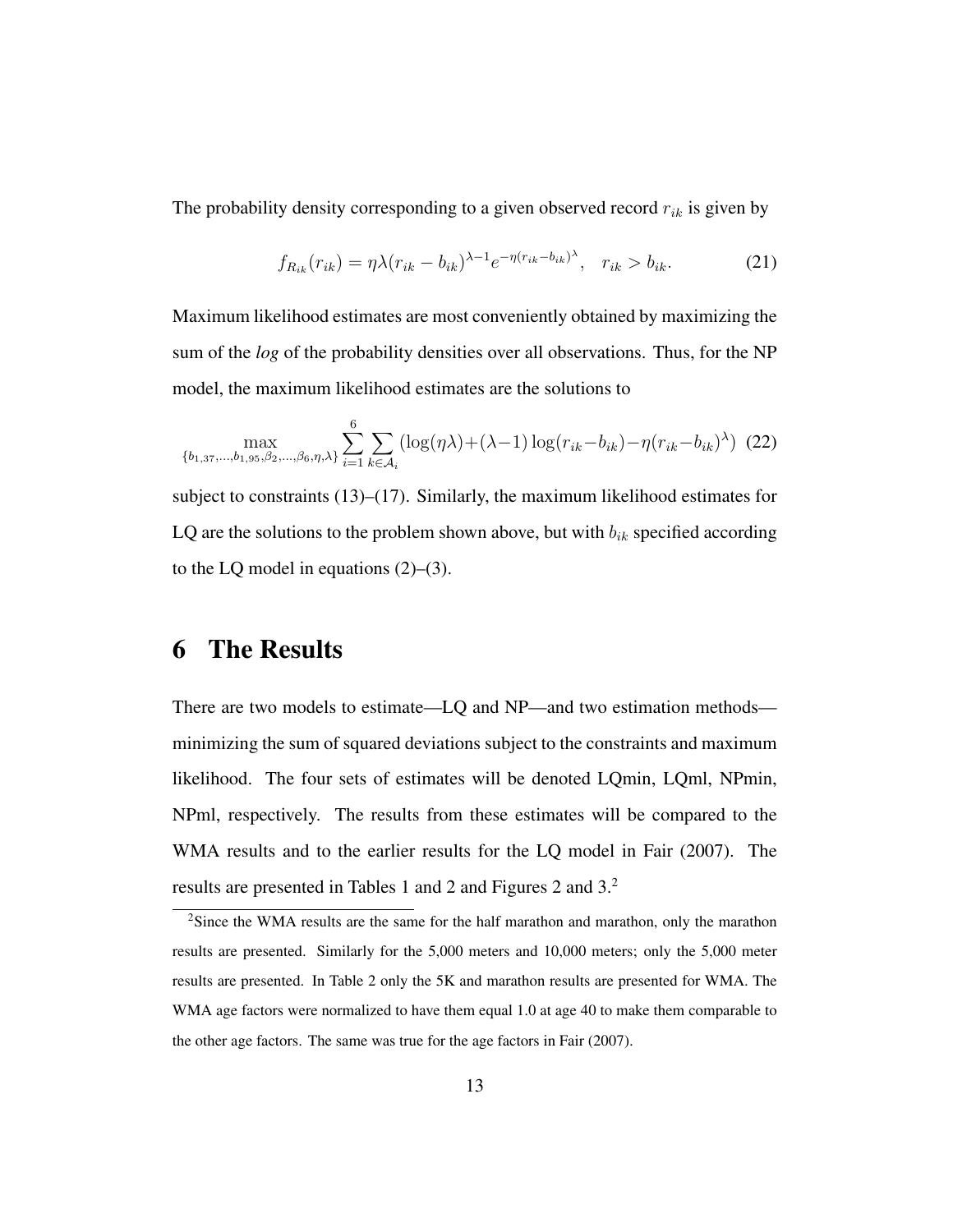Table 1 first presents the implied age factors for ages 50, 60, 70, 80, 90, and 95, where the age factors are given by equation (5). It then presents the 10-year rates of decline. Table 2 presents the first and second derivatives of  $b_{ik}$  with respect to k for LQmin, NPmin, WMA 5K, and WMA MA. Figure 2 plots the predicted values of  $b_{ik}$  for the 5K for LQmin, NPmin, WMA. Figure 3 does the same for the marathon. The actual values in Figures 2 and 3 are the non-dominated times.

The results are similar in Table 1 for the three LQ rows. The estimates of  $\alpha$ ,  $k^*$ , and  $\delta$  are slightly higher for LQmin and LQml versus the LQ estimates in Fair (2007), which leads to the age factors being slightly higher for LQmin and LQml. In general, however, the estimates are all fairly close. The estimates are also close for NPmin versus NPml.

Comparing the LQ rows with the NP rows, NP has slightly lower age factors through age 70 and higher age factors at age 95. The larger age factors at age 95 reveals a problem with the NP estimates, which can be seen in Table 2 for NPmin. At age 89 there is a large jump in the second derivative, which means a large change in the decline rate after that. There is also a large jump at age 93. Although not shown, NPml has a large jump at age 88. These large jumps do not seem sensible biologically (there is nothing magic about ages 89 and 93), and so the NP estimates after age 88 are not trustworthy.

The WMA age factors are close to those for LQ Fair (2007). This is not, however, completely independent information because the LQ Fair (2007) results have probably influenced the WMA results in various (subjective) ways. The main difference between the current LQ age factors and the WMA age factors is at the very old ages, where the WMA age factors are smaller. Table 2 shows what is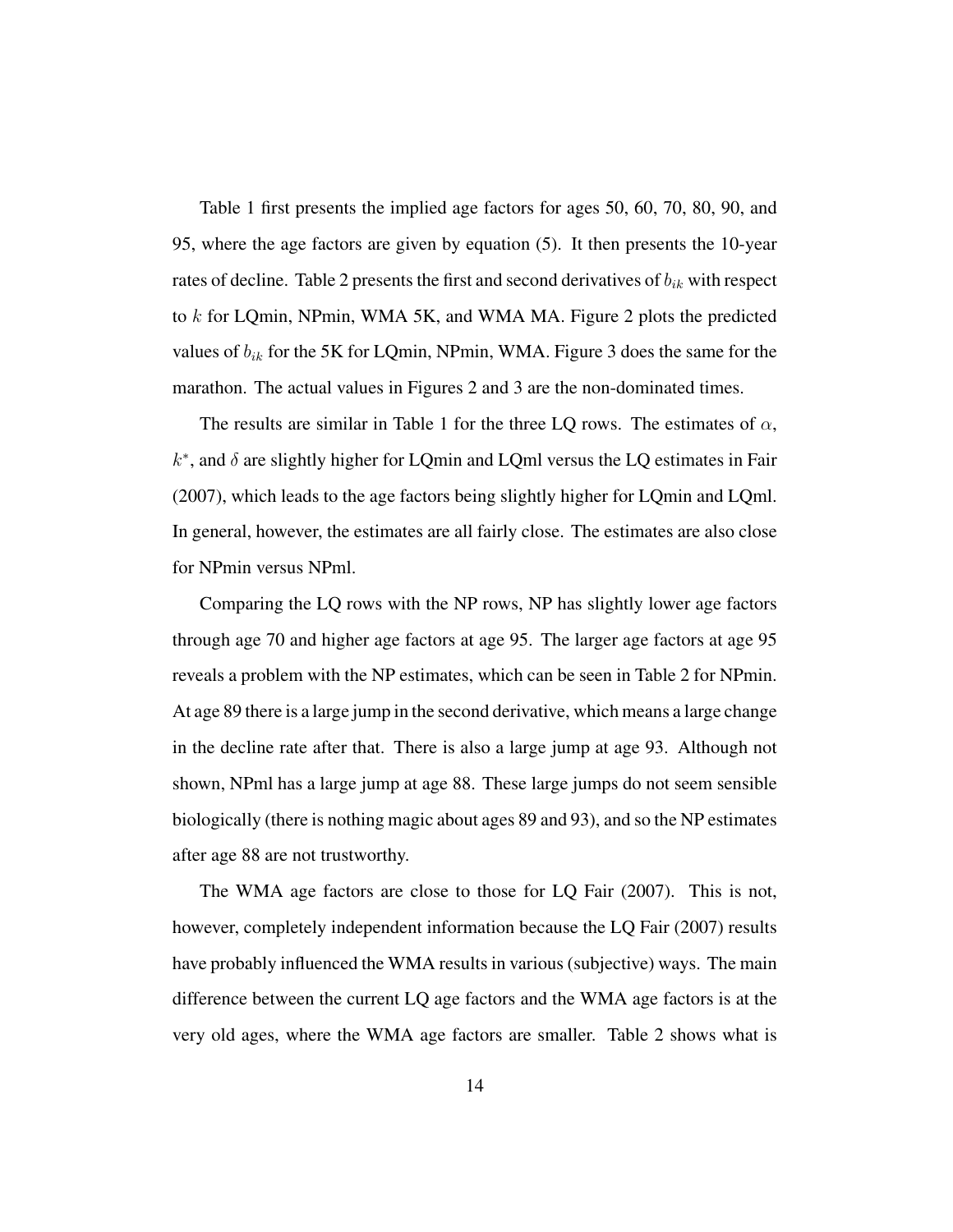problematic about the WMA results. The second derivatives are not always non decreasing, and in five cases for the marathon they are negative. So the biology is probably not quite right.

Looking at Table 2 more closely, for LQmin the second derivative is zero up to age 78 and then after a transition it is constant at 0.004444 from age 80 on. For NPmin the second derivative is zero up to age 64, 0.000193 at age 64, then 0.000331 up to age 75, then 0.001532 up to age 82, then 0.002515 up to age 89, then 0.011308 up to age 93, and then 0.020437 after that. There are thus seven linear/quadratic segments for NPmin, compared to one, of course, for LQmin, where the last two segments for NPmin are not sensible.

Figures 2 and 3 show the closeness of LQmin and NPmin except at the very old ages, where NPmin increases faster. For the WMA lines, they decrease slower at the very old ages. The two figures give a good sense of what is being estimated. Remember that because of pooling the 5K and marathon lines for LQmin and for NPmin are the same except for the intercept. The plots for LQml and NPml are very close to those for LQmin and NPmin, and these have not been presented for space reasons.

Consider now more detailed results behind the extreme value estimates LQml and NPml. For the NP model,  $\hat{\eta} = 20.81$  and  $\hat{\lambda} = 1.20$ , while for the LQ model  $\hat{\eta} = 12.65$  and  $\hat{\lambda} = 1.01$ . Via equation (19) the average log increase of existing records over the biological minimum is equal to 0.0743 and 0.0799 for the NP and LQ models respectively. From equation (20), these estimates imply that the average percentage decrease from observed records to the biological minimum approximately equals 0.0716 and 0.0768 respectively. Clearly these estimates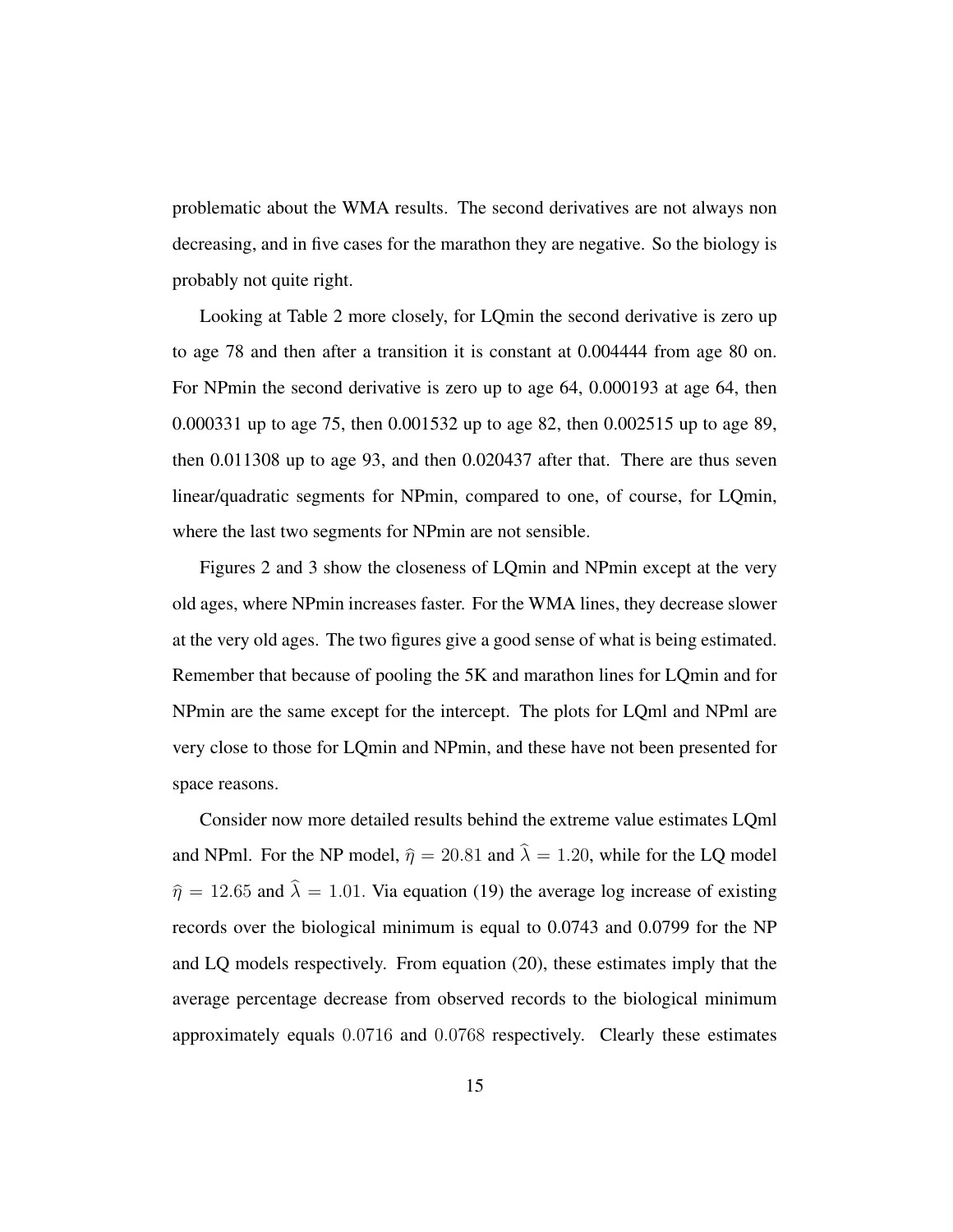qualitatively convey the same information and suggest that one should not be surprised to see existing records fall by about 7.5 percent on average. This result is quite different from that reported by Einmahl and Magnus (2008). As mentioned earlier, they estimated that the men's marathon record could only be expected to fall by 20 seconds; by contrast, our analysis suggests that the marathon record could be reduced by nine minutes or more.

#### 7 Comparing Fits

Recall that the gaps  $\epsilon_k$  reflect distance from the (upper bounded) biological minimum  $b_k$  to the extant record  $r_k$ , and as such are not measurement errors in the usual sense. Nonetheless it is worth discussing briefly the closeness of the convex hulls for the LQ and NP models. That the NP model "fits" better is obvious from a cursory examination of Figures 2 and 3. The sum of squared deviations produced by the NP model equals 1.80, a reduction of 17 percent from the LQ sum of squared deviations of 2.18. However, this reduction comes at considerable cost. While the NP model can indeed be thought of as nonparametric subject only to the constraints that the resulting  $b_k$ 's are non-decreasing and convex with respect to age, this model actually requires the estimation of 59 parameters: one for each age from 42 to 95 inclusive, plus an additional five fixed effects to enable pooling over all six running events.

To put this in perspective, with 200 actual non-dominated running records used to fit the models in this paper, the LQ model with its nine free parameters averages 22.2 observations per parameter, while the NP model averages  $200/59 = 3.4$  ob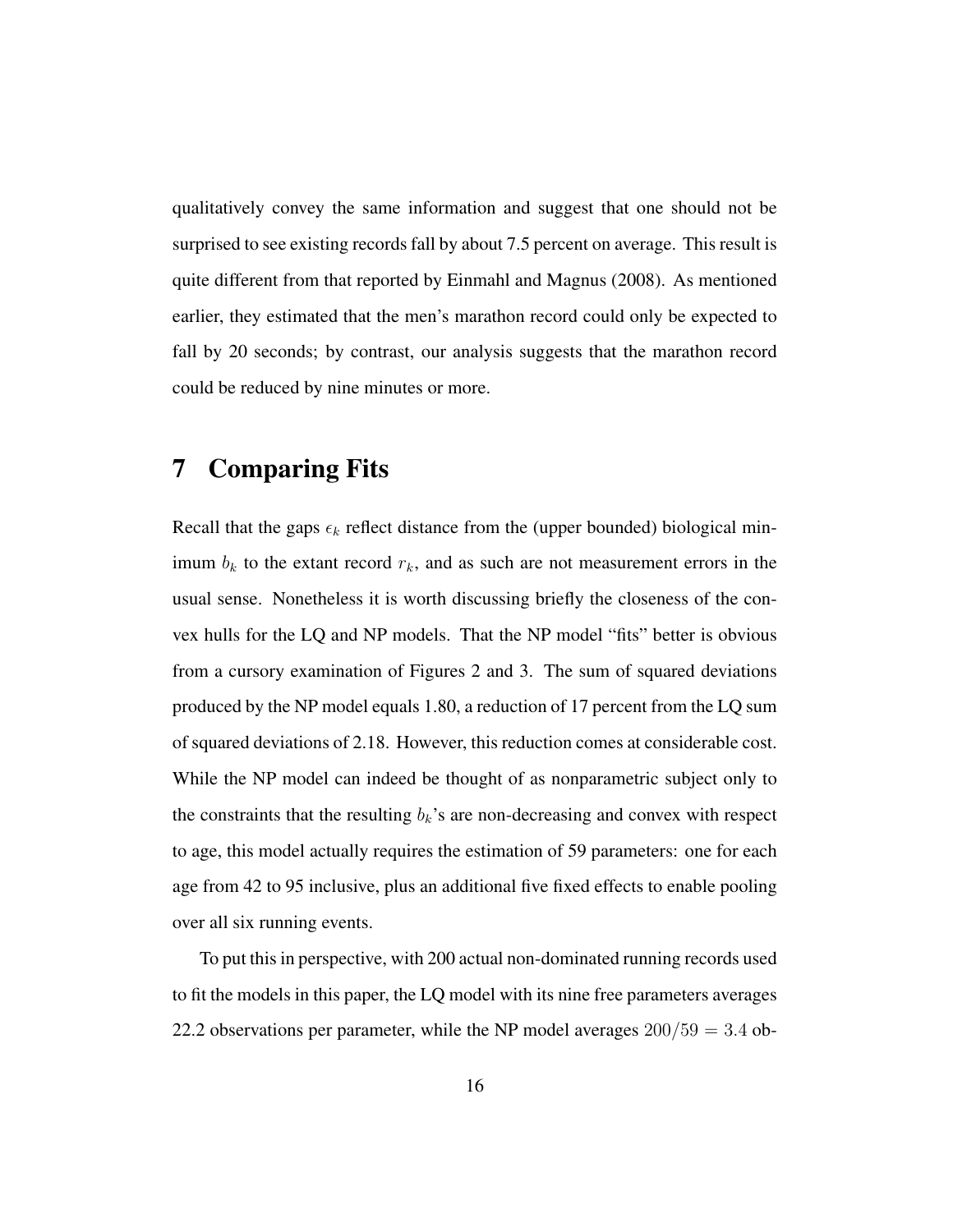servations per parameter estimated. All told, the NP does what is is asked to do, namely, produce the least squares lower convex envelope for the data presented subject to the constraints stated earlier. Biologically, it is difficult to argue why the specific number of resulting breakpoints occurs, in addition to the specific placement of these breakpoints. Ease of model interpretation plus biological plausibility argues in favor of the LQ model, in spite of the slightly better fit offered by NP.

The extreme value estimation also reveals information about the the comparative fit of the NPml versus LQml estimates. The nonparametric log likelihood equals 325.27, only marginally larger than the LQ log likelihood of 319.00. To gain a sense for how close these numbers are, in standard maximum likelihood problems, twice the difference in log likelihoods has a chi-square distribution with degrees of freedom equal to the difference in the number of parameters estimated. Comparing LQ and the NP models, twice the log likelihood difference equals 12.54, while the difference in the number of parameters estimated equals 50. To reject the LQ model in favor of the nonparametric alternative at the usual 5 percent level of significance would require twice the difference in log likelihoods to equal or exceed 67.5, a number far larger than the observed value of 12.54. While strictly speaking the standard maximum likelihood results do not apply to our problem owing to the constraints imposed, it is clear that the improvement in fit from the NP model over the LQ model is insufficient to warrant rejecting LQ. That both models produce similar values of  $\overline{\Delta}_{\log}$  is further testimony to the satisfactory fit of LQ.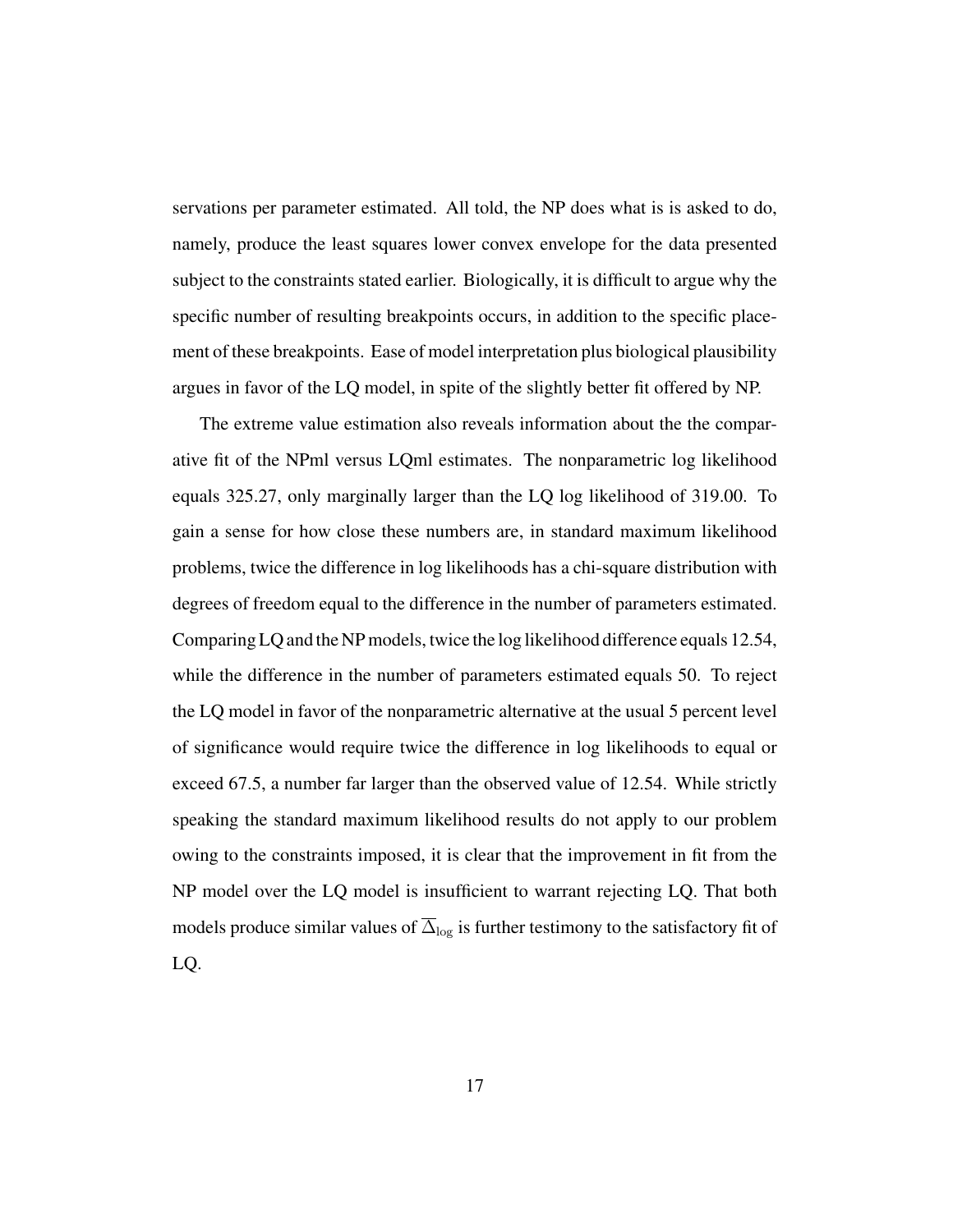### 8 Conclusion

The support for the LQ model in this paper suggests that there is linear decline in percentage terms up to the late 70's and then quadratic decline after that. The estimates at the very old ages must be interpreted with caution because of the small number of observations and the fact that some of the observations may be soft. This is the main limitation of the paper. In the future as more observations become available at the old ages, one will be better able to pin down the decline rates at the old ages.

It is interesting that even though the extreme value theory requires a strong assumption about the distribution of the gaps, the estimated decline rates using this theory are quite similar to those estimated by minimizing the sum of squared deviations. If the extreme value results are to be trusted, they suggest that on average the true biological frontier is about 8 percent below the currently estimated frontier.

Regarding the WMA age factors that are currently used in some races, they are fairly close to the LQ age factors except at the old ages, where they are noticeably lower. They also do not meet the second derivative restriction, which should be corrected.

As noted in the Introduction, the LQ results are encouraging to humankind in that there is only linear percentage decline up to the late 70's and that after age 90 the age factors are only a little over two.

The age factors for LQmin are presented on the website: *https://fairmodel.econ.yale.edu/aging/upd2017.htm*. This site can be used for age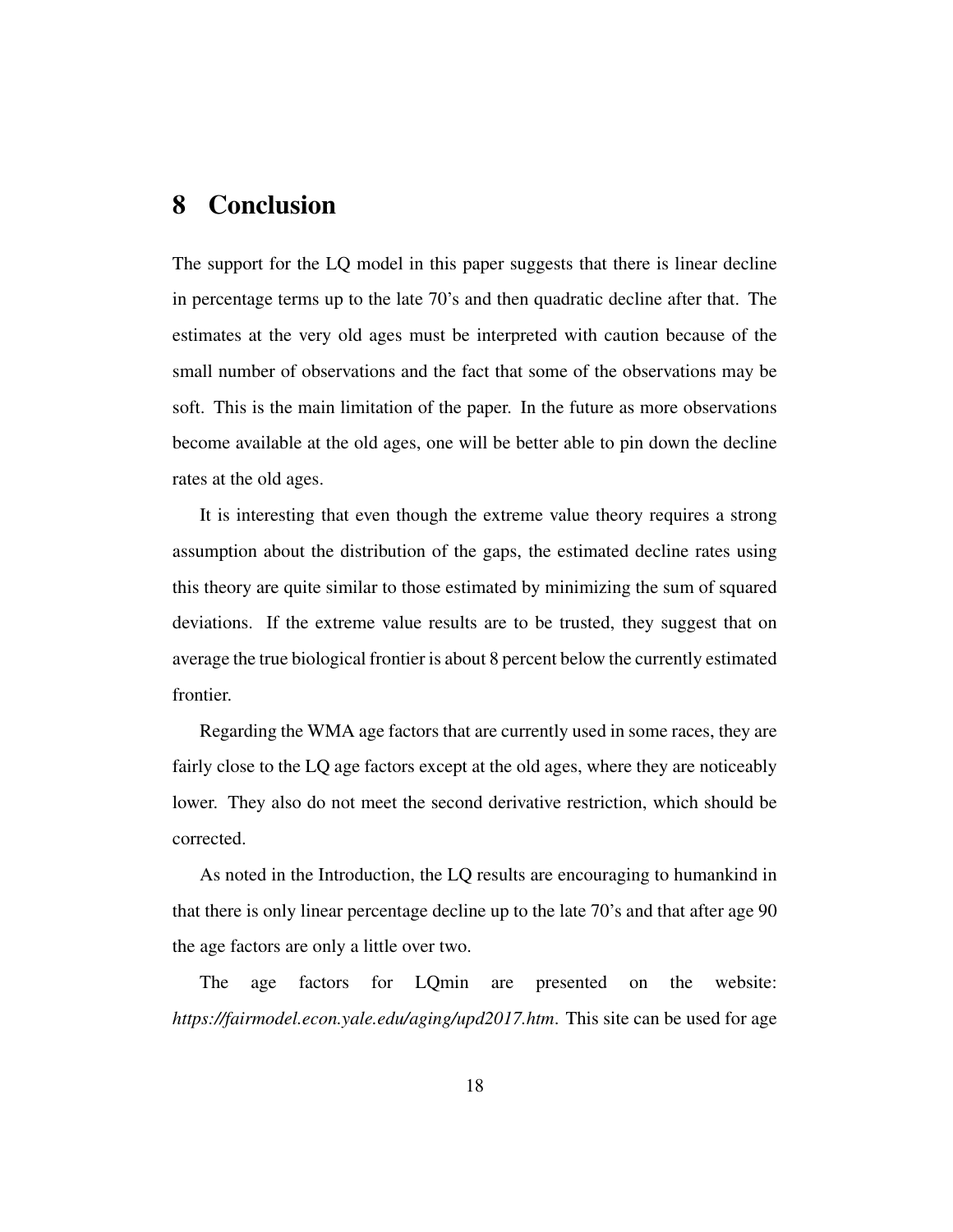grading running times. An individual male runner can also use the site to compute how fast he should be slowing down as he ages, assuming that he slows down at the same percentage rate as the age factors imply. Women runners can also use the site under the further assumption that the age factors also pertain to them. Until more data are available for old women runners, using the male age factors is probably the best that one can do.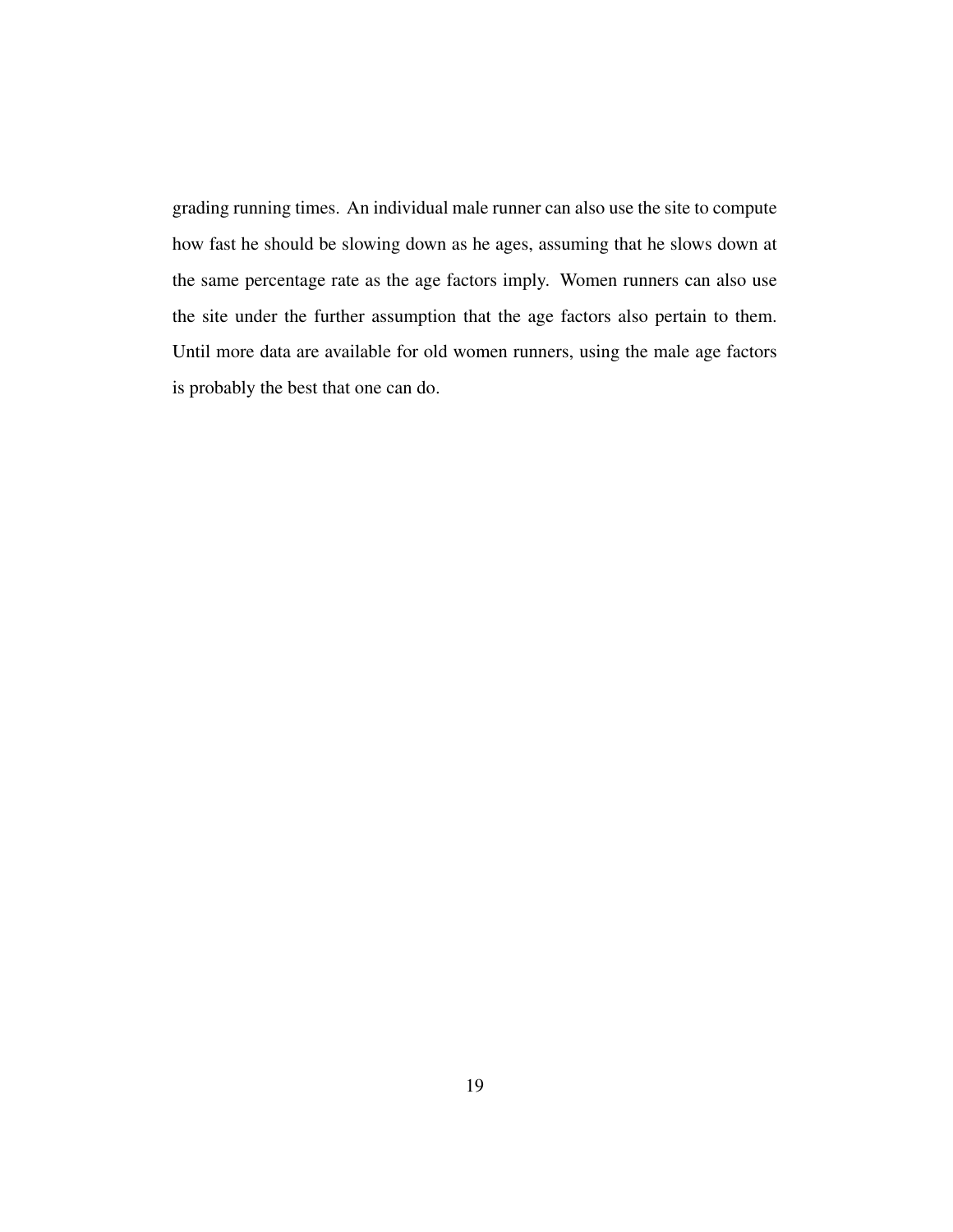## References

- [1] David, H.A., 1970, *Order Statistics*, New York: John Wiley & Sons, Inc.
- [2] Einmahl, J.H.J. and J.R. Magnus, 2008, "Records in Athletics Through Extreme-Value Theory,", *Journal of the American Statistical Association*, 103, 1382–1391.
- [3] Fair, R.C., 1994, "How Fast Do Old Men Slow Down?" *The Review of Economics and Statistics*, 76, 103–118.
- [4] Fair, Ray C., 2007, "Estimated Age Effects in Athletic Events and Chess," *Experimental Aging Research*, 33, 37–57.
- [5] Gnedenko, B., 1943, "Sur la distribution limite du terme maximum d'une série aséatoire,", *Annals of Mathematics*, 44, 423–453.
- [6] Hill, A.V., 1925, "The Physiological Basis of Athletic Records," *Lancet*, 209, 481–486.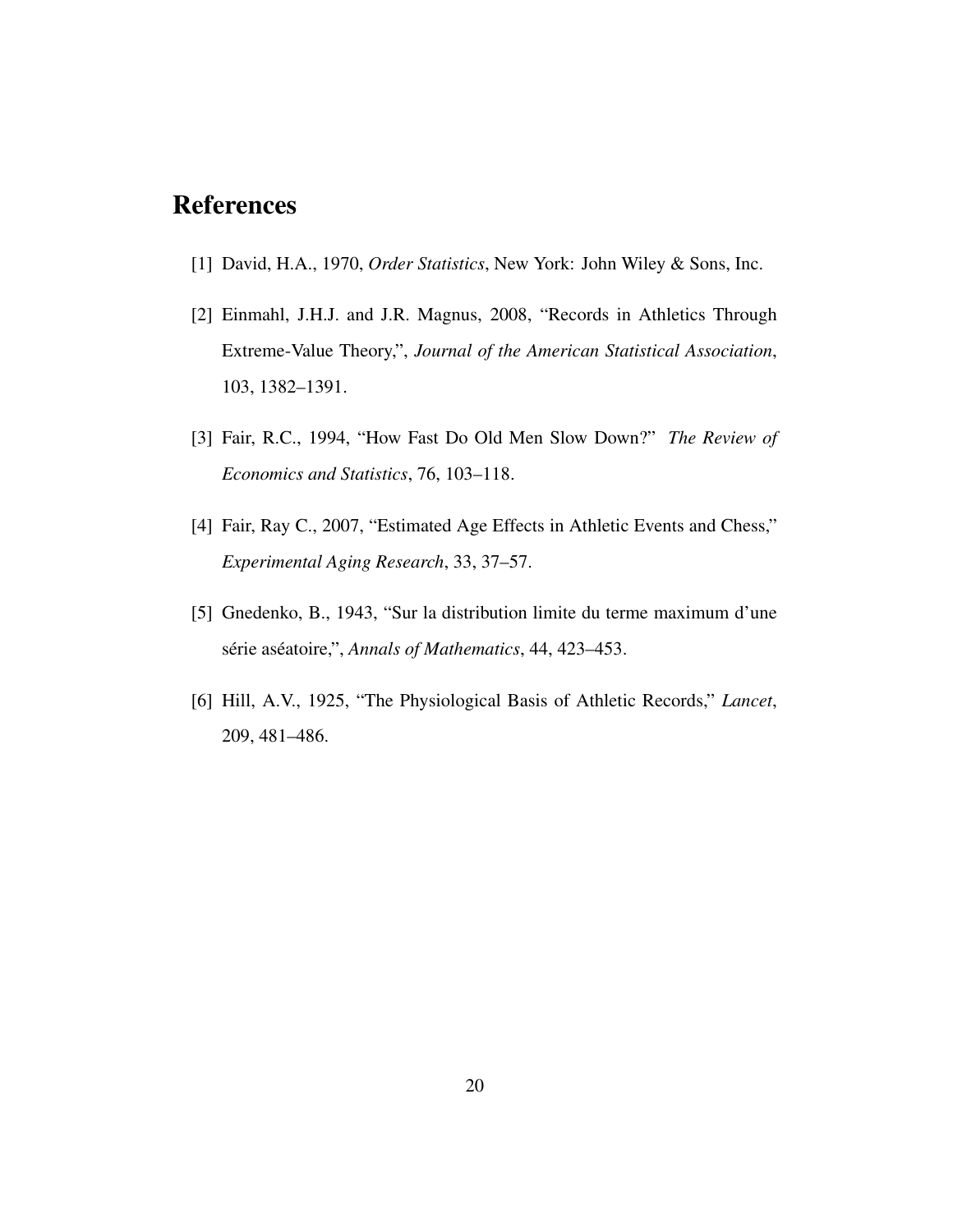|                   | <b>Estimates</b> |       |                                  |                     | <b>Age Factors</b> |                   |          |                          |          | No. | Max      |
|-------------------|------------------|-------|----------------------------------|---------------------|--------------------|-------------------|----------|--------------------------|----------|-----|----------|
|                   | $\hat{\alpha}$   | $k^*$ | $\hat{\delta}$                   | $R_{50}$            | $R_{60}$           | $R_{70}$          | $R_{80}$ | $R_{90}$                 | $R_{95}$ |     | Obs. Age |
| LQ: Fair $(2007)$ | 0.0080           | 75.1  | 0.00164 1.08 1.17 1.27 1.43 2.15 |                     |                    |                   |          |                          | 2.99     | 267 | 96       |
| LQmin             | 0.0098           | 77.6  | 0.00222                          | 1.10 1.22 1.34 1.50 |                    |                   |          | 2.30                     | 3.36     | 200 | 95       |
| LQml              | 0.0099           | 79.7  | 0.00298                          | 1.10                |                    | $1.22 \quad 1.35$ | 1.49     | 2.25                     | 3.47     | 200 | 95       |
| NPmin             |                  |       |                                  | 1.09                | 1.20               | 1.32 1.55 2.25    |          |                          | 3.86     | 200 | 95       |
| NPml              |                  |       |                                  | 1.08                | 1.17               | 1.29              | 1.53     | 2.20                     | 3.86     | 200 | 95       |
| WMA <sub>5K</sub> |                  |       |                                  | 1.08                |                    |                   |          | 1.16 1.27 1.51 2.12 2.84 |          |     |          |
| WMA 10K           |                  |       |                                  | 1.08                |                    | 1.18 1.30 1.55    |          | 2.19                     | 2.97     |     |          |
| WMA MA            |                  |       |                                  | 1.08                | 1.18               | 1.30              | 1.55     | 2.19                     | 2.97     |     |          |
| <b>WMA 5,000M</b> |                  |       |                                  | 1.08                | 1.18               | 1.29              | 1.54     | 2.19                     | 2.98     |     |          |

Coefficient Estimates and Implied Age Factors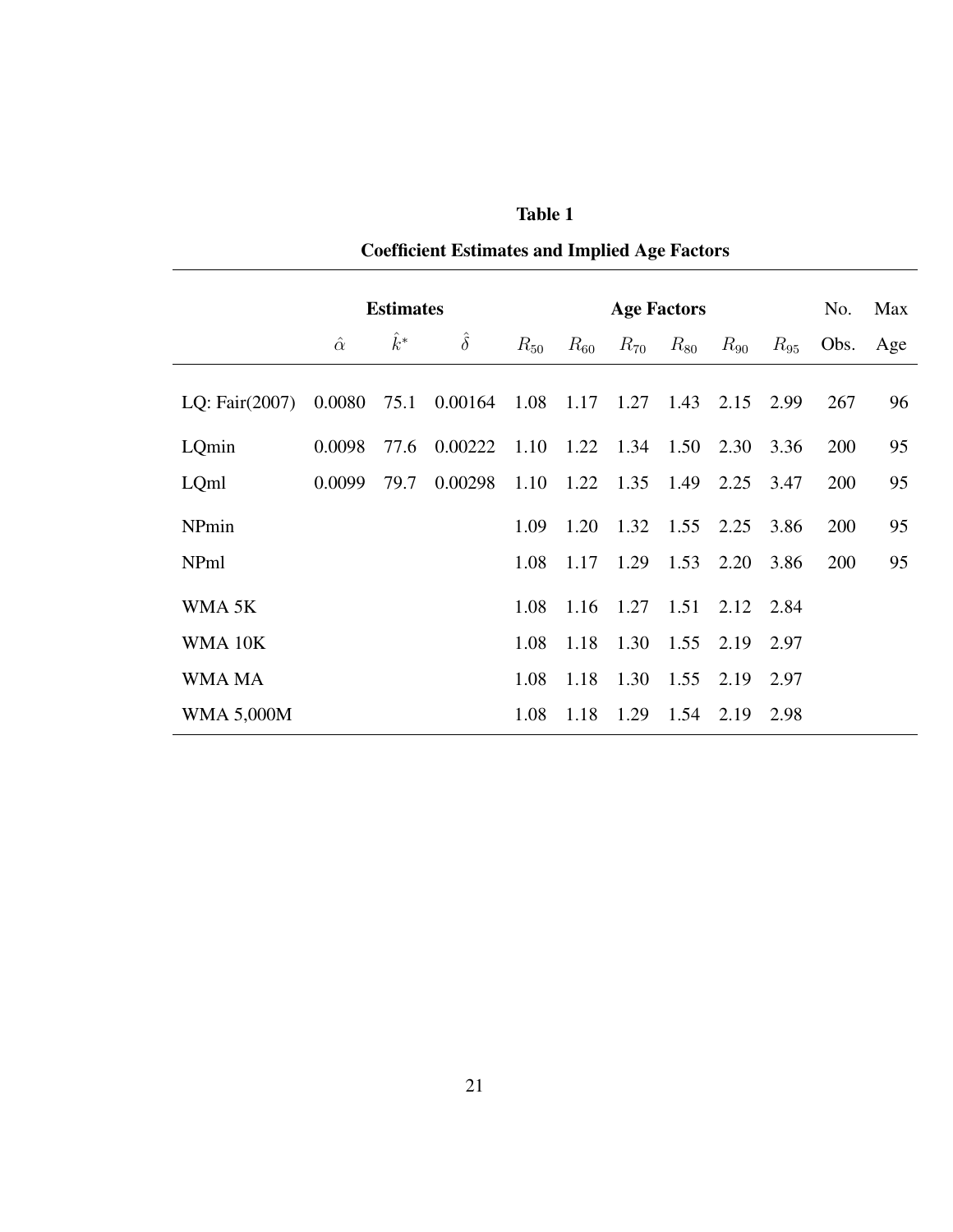| 10-year Rates of Decline (percentage points)           |      |      |      |      |      |       |  |  |  |  |
|--------------------------------------------------------|------|------|------|------|------|-------|--|--|--|--|
| 61-70<br>$41 - 50$<br>51-60<br>71-80<br>81-90<br>86-95 |      |      |      |      |      |       |  |  |  |  |
| LQ: Fair (2007)                                        | 8.4  | 8.4  | 8.4  | 12.8 | 50.1 | 76.9  |  |  |  |  |
| LQmin                                                  | 10.3 | 10.3 | 10.3 | 11.7 | 53.2 | 91.3  |  |  |  |  |
| LQml                                                   | 10.5 | 10.5 | 10.5 | 10.5 | 51.5 | 104.0 |  |  |  |  |
| NPmin                                                  | 9.5  | 9.5  | 10.4 | 16.9 | 45.1 | 116.6 |  |  |  |  |
| NPml                                                   | 7.9  | 8.2  | 10.1 | 18.8 | 44.3 | 122.0 |  |  |  |  |
| WMA <sub>5K</sub>                                      | 7.6  | 8.2  | 9.4  | 18.7 | 40.1 | 63.0  |  |  |  |  |
| WMA 10K                                                | 8.4  | 9.2  | 10.2 | 18.7 | 41.4 | 66.4  |  |  |  |  |
| WMA MA                                                 | 8.5  | 9.5  | 10.5 | 18.0 | 41.1 | 66.5  |  |  |  |  |
| <b>WMA 5,000M</b>                                      | 8.0  | 8.8  | 9.9  | 19.2 | 42.1 | 67.3  |  |  |  |  |

#### Table 1 (continued)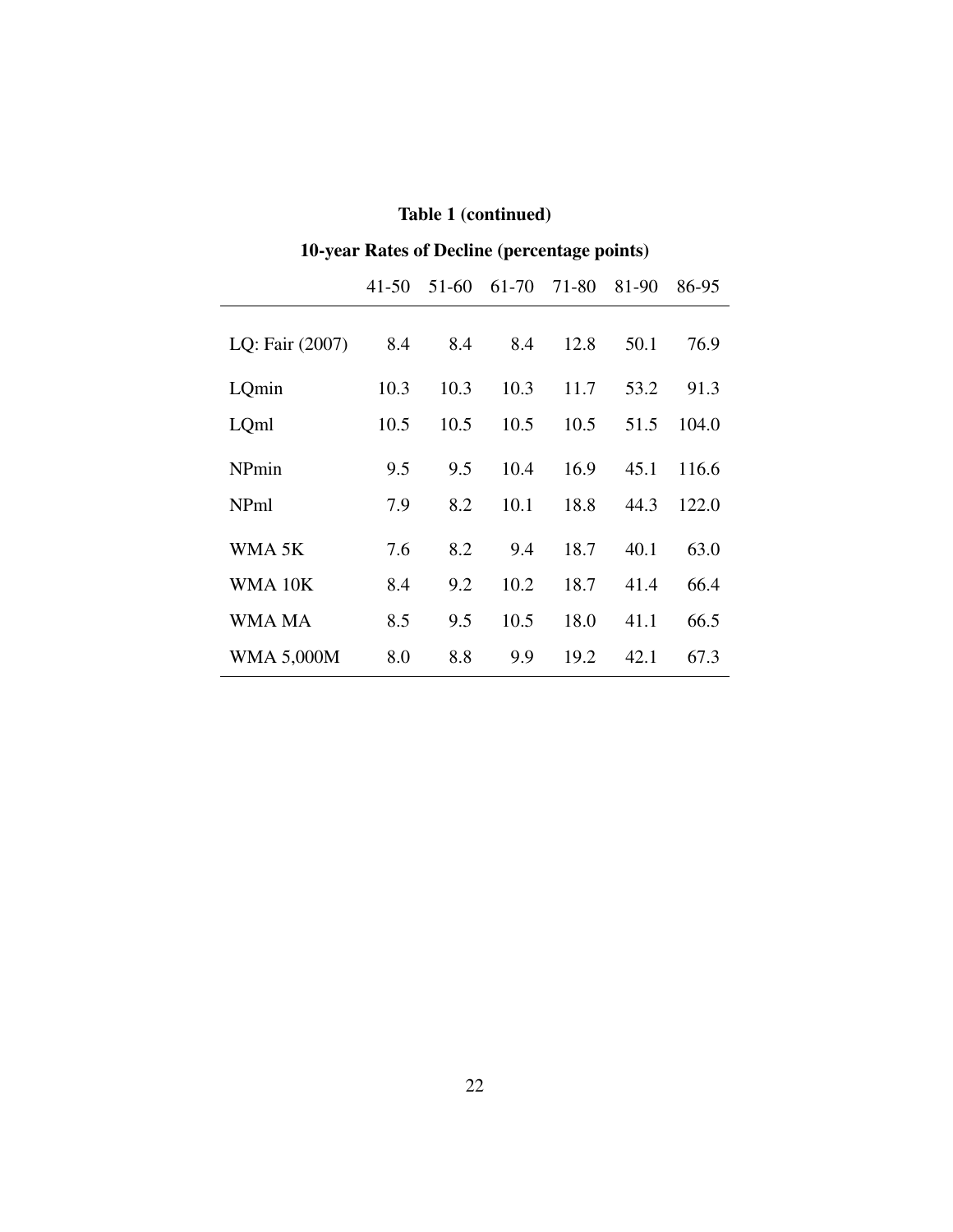| <b>First and Second Derivatives)</b> |                |                |              |                |                   |                |              |                |  |
|--------------------------------------|----------------|----------------|--------------|----------------|-------------------|----------------|--------------|----------------|--|
|                                      | LQmin<br>NPmin |                |              |                | WMA <sub>5K</sub> |                | WMA MA       |                |  |
|                                      | 100            | 100            | 100          | 100            | 100               | 100            | 100          | 100            |  |
| Age                                  | $\Delta b_k$   | $\Delta^2 b_k$ | $\Delta b_k$ | $\Delta^2 b_k$ | $\Delta b_k$      | $\Delta^2 b_k$ | $\Delta b_k$ | $\Delta^2 b_k$ |  |
| 42                                   | 0.9828         | 0.0000         | 0.9073       | 0.0000         | 0.7150            | 0.0051         | 0.7692       | 0.0778         |  |
| 43                                   | 0.9828         | 0.0000         | 0.9073       | 0.0000         | 0.7202            | 0.0051         | 0.8172       | 0.0480         |  |
| 44                                   | 0.9828         | 0.0000         | 0.9073       | 0.0000         | 0.7254            | 0.0052         | 0.8239       | 0.0067         |  |
| 45                                   | 0.9828         | 0.0000         | 0.9073       | 0.0000         | 0.7307            | 0.0053         | 0.8308       | 0.0068         |  |
| 46                                   | 0.9828         | 0.0000         | 0.9073       | 0.0000         | 0.7361            | 0.0054         | 0.8269       | $-0.0038$      |  |
| 47                                   | 0.9828         | 0.0000         | 0.9073       | 0.0000         | 0.7415            | 0.0055         | 0.8447       | 0.0178         |  |
| 48                                   | 0.9828         | 0.0000         | 0.9073       | 0.0000         | 0.7471            | 0.0055         | 0.8519       | 0.0072         |  |
| 49                                   | 0.9828         | 0.0000         | 0.9073       | 0.0000         | 0.7527            | 0.0056         | 0.8592       | 0.0073         |  |
| 50                                   | 0.9828         | 0.0000         | 0.9073       | 0.0000         | 0.7584            | 0.0057         | 0.8667       | 0.0074         |  |
| 51                                   | 0.9828         | 0.0000         | 0.9073       | 0.0000         | 0.7642            | 0.0058         | 0.8630       | $-0.0037$      |  |
| 52                                   | 0.9828         | 0.0000         | 0.9073       | 0.0000         | 0.7701            | 0.0059         | 0.8819       | 0.0189         |  |
| 53                                   | 0.9828         | 0.0000         | 0.9073       | 0.0000         | 0.7761            | 0.0060         | 0.8897       | 0.0078         |  |
| 54                                   | 0.9828         | 0.0000         | 0.9073       | 0.0000         | 0.7821            | 0.0061         | 0.8977       | 0.0080         |  |
| 55                                   | 0.9828         | 0.0000         | 0.9073       | 0.0000         | 0.7883            | 0.0062         | 0.9058       | 0.0081         |  |
| 56                                   | 0.9828         | 0.0000         | 0.9073       | 0.0000         | 0.7945            | 0.0063         | 0.9023       | $-0.0035$      |  |
| 57                                   | 0.9828         | 0.0000         | 0.9073       | 0.0000         | 0.8009            | 0.0064         | 0.9224       | 0.0201         |  |
| 58                                   | 0.9828         | 0.0000         | 0.9073       | 0.0000         | 0.8074            | 0.0065         | 0.9310       | 0.0086         |  |
| 59                                   | 0.9828         | 0.0000         | 0.9073       | 0.0000         | 0.8140            | 0.0066         | 0.9398       | 0.0087         |  |
| 60                                   | 0.9828         | 0.0000         | 0.9073       | 0.0000         | 0.8206            | 0.0067         | 0.9487       | 0.0089         |  |

#### Table 2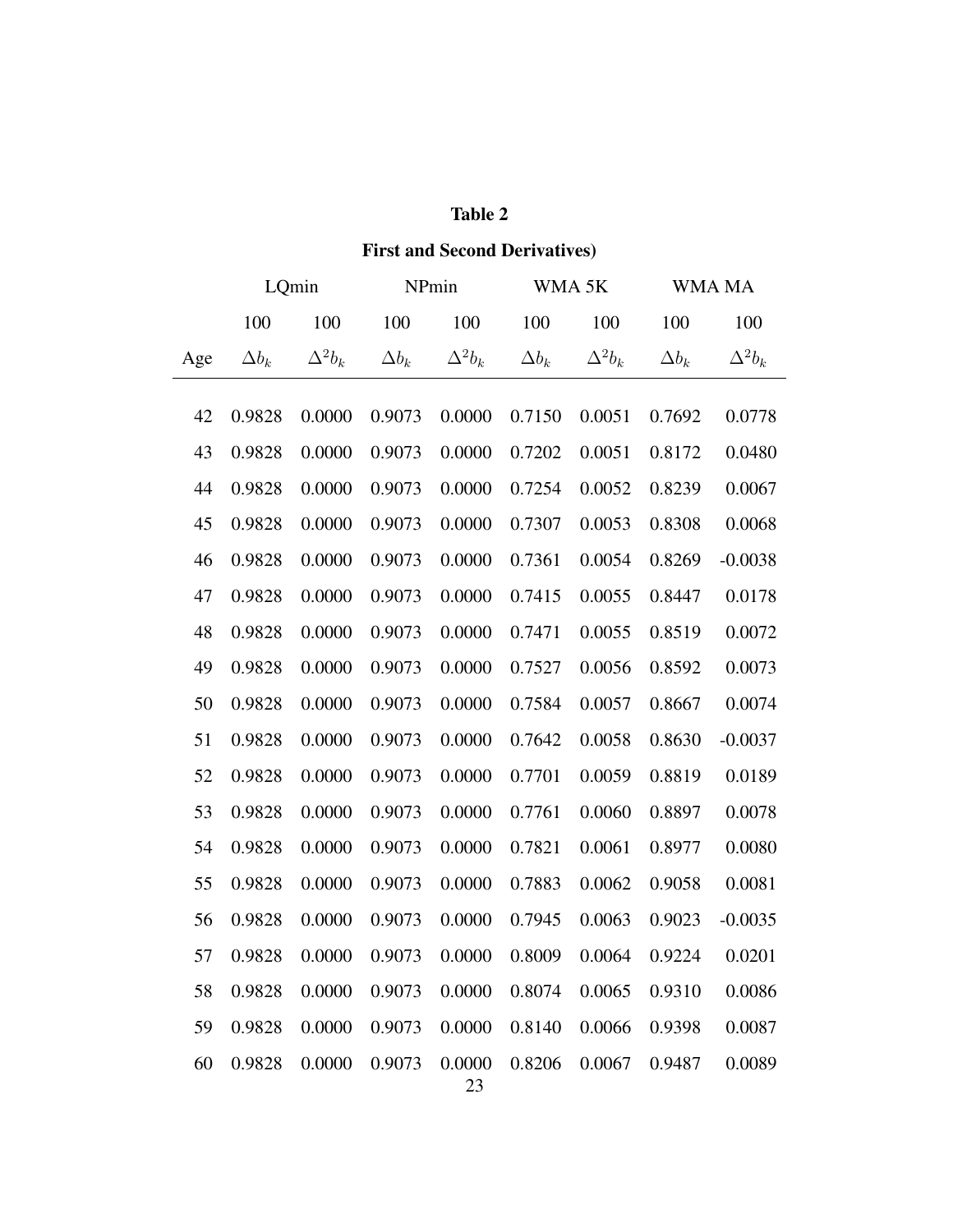|     | LQmin        |                |              | NPmin          |              | WMA 5K         | WMA MA       |                |  |
|-----|--------------|----------------|--------------|----------------|--------------|----------------|--------------|----------------|--|
|     | 100          | 100            | 100          | 100            | 100          | 100            | 100          | 100            |  |
| Age | $\Delta b_k$ | $\Delta^2 b_k$ | $\Delta b_k$ | $\Delta^2 b_k$ | $\Delta b_k$ | $\Delta^2 b_k$ | $\Delta b_k$ | $\Delta^2 b_k$ |  |
|     |              |                |              | 0.0000         |              | 0.0068         |              |                |  |
| 61  | 0.9828       | 0.0000         | 0.9073       |                | 0.8274       |                | 0.9454       | $-0.0033$      |  |
| 62  | 0.9828       | 0.0000         | 0.9073       | 0.0000         | 0.8343       | 0.0069         | 0.9669       | 0.0215         |  |
| 63  | 0.9828       | 0.0000         | 0.9073       | 0.0000         | 0.8413       | 0.0070         | 0.9764       | 0.0094         |  |
| 64  | 0.9828       | 0.0000         | 0.9266       | 0.0193         | 0.8485       | 0.0071         | 0.9860       | 0.0096         |  |
| 65  | 0.9828       | 0.0000         | 0.9597       | 0.0331         | 0.8557       | 0.0073         | 0.9958       | 0.0098         |  |
| 66  | 0.9828       | 0.0000         | 0.9928       | 0.0331         | 0.8631       | 0.0074         | 0.9929       | $-0.0029$      |  |
| 67  | 0.9828       | 0.0000         | 1.0259       | 0.0331         | 0.8706       | 0.0075         | 1.0159       | 0.0230         |  |
| 68  | 0.9828       | 0.0000         | 1.0589       | 0.0331         | 0.9178       | 0.0472         | 1.0263       | 0.0104         |  |
| 69  | 0.9828       | 0.0000         | 1.0920       | 0.0331         | 1.0194       | 0.1016         | 1.0370       | 0.0106         |  |
| 70  | 0.9828       | 0.0000         | 1.1251       | 0.0331         | 1.0971       | 0.0777         | 1.0478       | 0.0109         |  |
| 71  | 0.9828       | 0.0000         | 1.1582       | 0.0331         | 1.2046       | 0.1074         | 1.0999       | 0.0520         |  |
| 72  | 0.9828       | 0.0000         | 1.1912       | 0.0331         | 1.3020       | 0.0974         | 1.2088       | 0.1089         |  |
| 73  | 0.9828       | 0.0000         | 1.2243       | 0.0331         | 1.4171       | 0.1151         | 1.3356       | 0.1268         |  |
| 74  | 0.9828       | 0.0000         | 1.2574       | 0.0331         | 1.5085       | 0.0914         | 1.4389       | 0.1033         |  |
| 75  | 0.9828       | 0.0000         | 1.4106       | 0.1532         | 1.6326       | 0.1241         | 1.5609       | 0.1220         |  |
| 76  | 0.9828       | 0.0000         | 1.5638       | 0.1532         | 1.7478       | 0.1152         | 1.6883       | 0.1274         |  |
| 77  | 0.9828       | 0.0000         | 1.7171       | 0.1532         | 1.8687       | 0.1209         | 1.8368       | 0.1485         |  |
| 78  | 1.0152       | 0.0324         | 1.8703       | 0.1532         | 2.0111       | 0.1424         | 1.9626       | 0.1258         |  |
| 79  | 1.3748       | 0.3595         | 2.0235       | 0.1532         | 2.1460       | 0.1349         | 2.1109       | 0.1482         |  |
| 80  | 1.8192       | 0.4444         | 2.1767       | 0.1532<br>24   | 2.2888       | 0.1428         | 2.2837       | 0.1729         |  |

#### Table 2 (continued)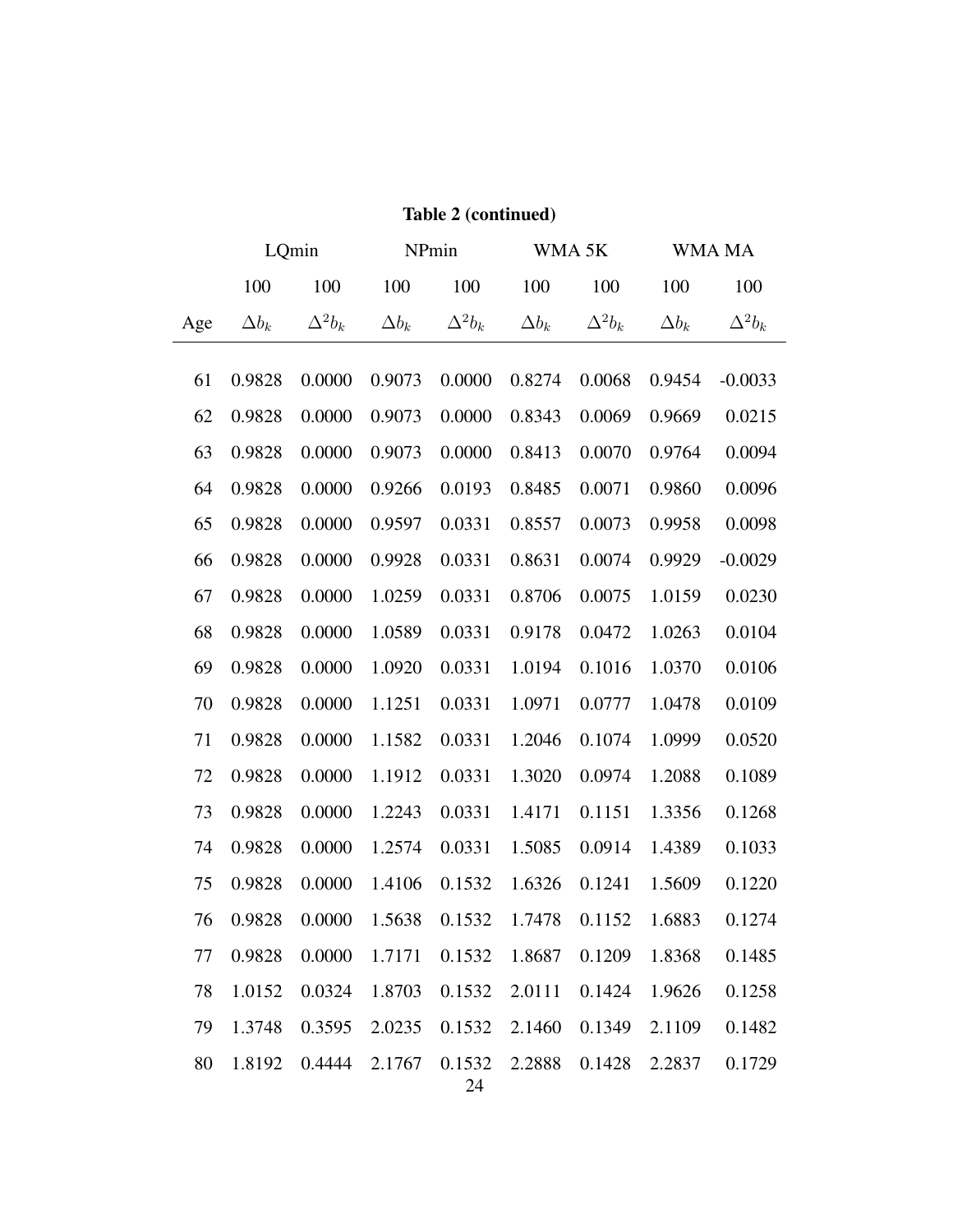|     | LQmin        |                | NPmin        |                |              | WMA 5K         | WMA MA       |                |  |
|-----|--------------|----------------|--------------|----------------|--------------|----------------|--------------|----------------|--|
|     | 100          | 100            | 100          | 100            | 100          | 100            | 100          | 100            |  |
| Age | $\Delta b_k$ | $\Delta^2 b_k$ | $\Delta b_k$ | $\Delta^2 b_k$ | $\Delta b_k$ | $\Delta^2 b_k$ | $\Delta b_k$ | $\Delta^2 b_k$ |  |
|     |              |                |              |                |              |                |              |                |  |
| 81  | 2.2636       | 0.4444         | 2.3300       | 0.1532         | 2.4405       | 0.1517         | 2.4350       | 0.1513         |  |
| 82  | 2.7080       | 0.4444         | 2.5815       | 0.2515         | 2.6023       | 0.1618         | 2.6130       | 0.1780         |  |
| 83  | 3.1524       | 0.4444         | 2.8331       | 0.2515         | 2.7926       | 0.1903         | 2.8209       | 0.2079         |  |
| 84  | 3.5968       | 0.4444         | 3.0846       | 0.2515         | 2.9795       | 0.1869         | 3.0093       | 0.1884         |  |
| 85  | 4.0412       | 0.4444         | 3.3361       | 0.2515         | 3.1812       | 0.2016         | 3.2310       | 0.2217         |  |
| 86  | 4.4856       | 0.4444         | 3.5877       | 0.2515         | 3.4187       | 0.2375         | 3.4718       | 0.2408         |  |
| 87  | 4.9300       | 0.4444         | 3.8392       | 0.2515         | 3.6382       | 0.2195         | 3.7543       | 0.2825         |  |
| 88  | 5.3744       | 0.4444         | 4.0908       | 0.2515         | 3.9189       | 0.2807         | 4.0239       | 0.2696         |  |
| 89  | 5.8188       | 0.4444         | 5.2216       | 1.1308         | 4.2070       | 0.2880         | 4.3426       | 0.3187         |  |
| 90  | 6.2632       | 0.4444         | 6.3524       | 1.1308         | 4.5482       | 0.3413         | 4.7194       | 0.3768         |  |
| 91  | 6.7076       | 0.4444         | 7.4832       | 1.1308         | 4.8824       | 0.3341         | 5.0950       | 0.3756         |  |
| 92  | 7.1520       | 0.4444         | 8.6140       | 1.1308         | 5.3063       | 0.4239         | 5.5435       | 0.4484         |  |
| 93  | 7.5964       | 0.4444         | 10.6576      | 2.0437         | 5.7610       | 0.4547         | 6.0812       | 0.5377         |  |
| 94  | 8.0408       | 0.4444         | 12.7013      | 2.0437         | 6.3088       | 0.5477         | 6.6453       | 0.5641         |  |
| 95  | 8.4852       | 0.4444         | 14.7449      | 2.0437         | 6.8833       | 0.5746         | 7.3322       | 0.6869         |  |

#### Table 2 (continued)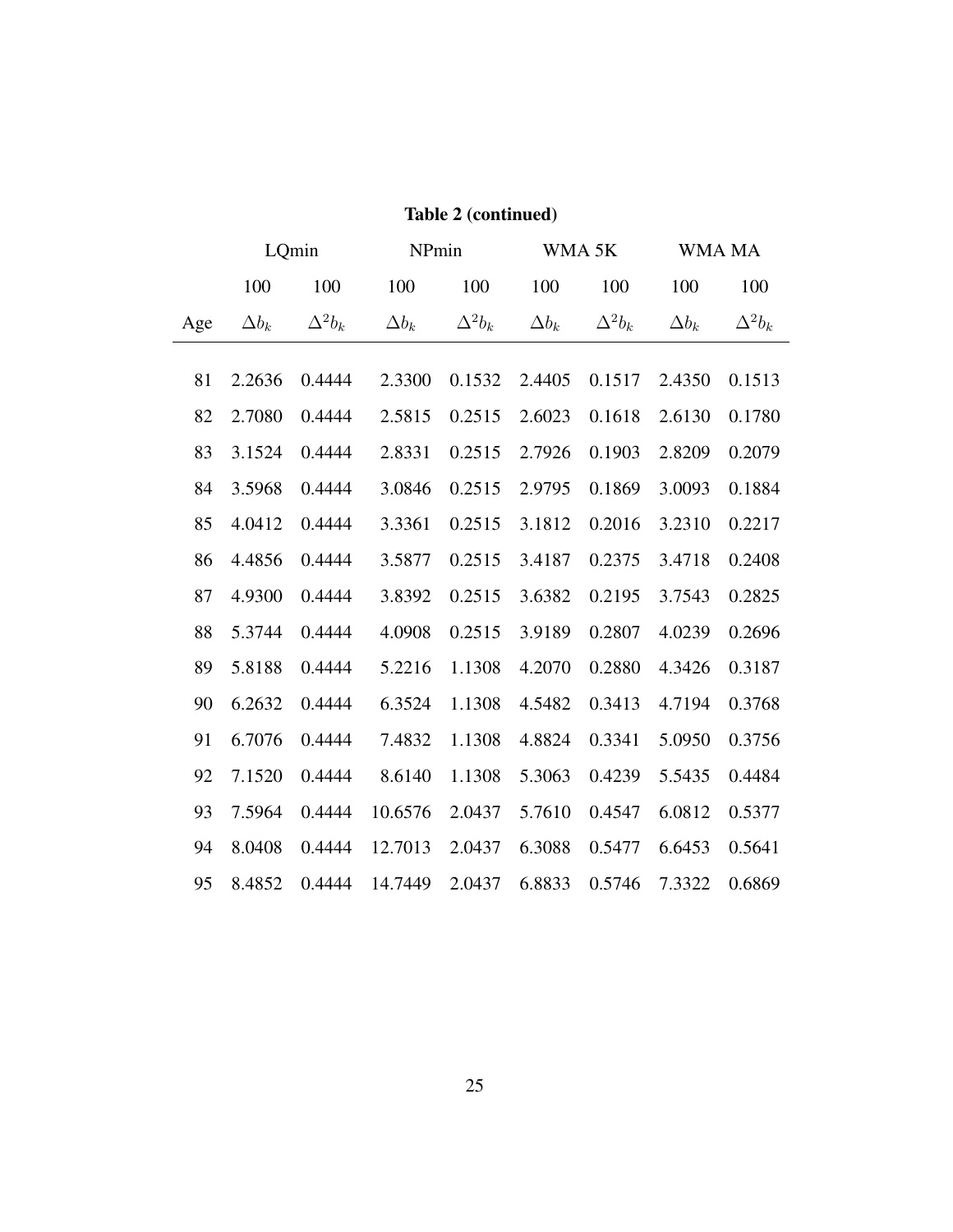

● Marathon Half Marathon -10 Kilometers +10,000 Meters +5 Kilometers \*5,000 Meters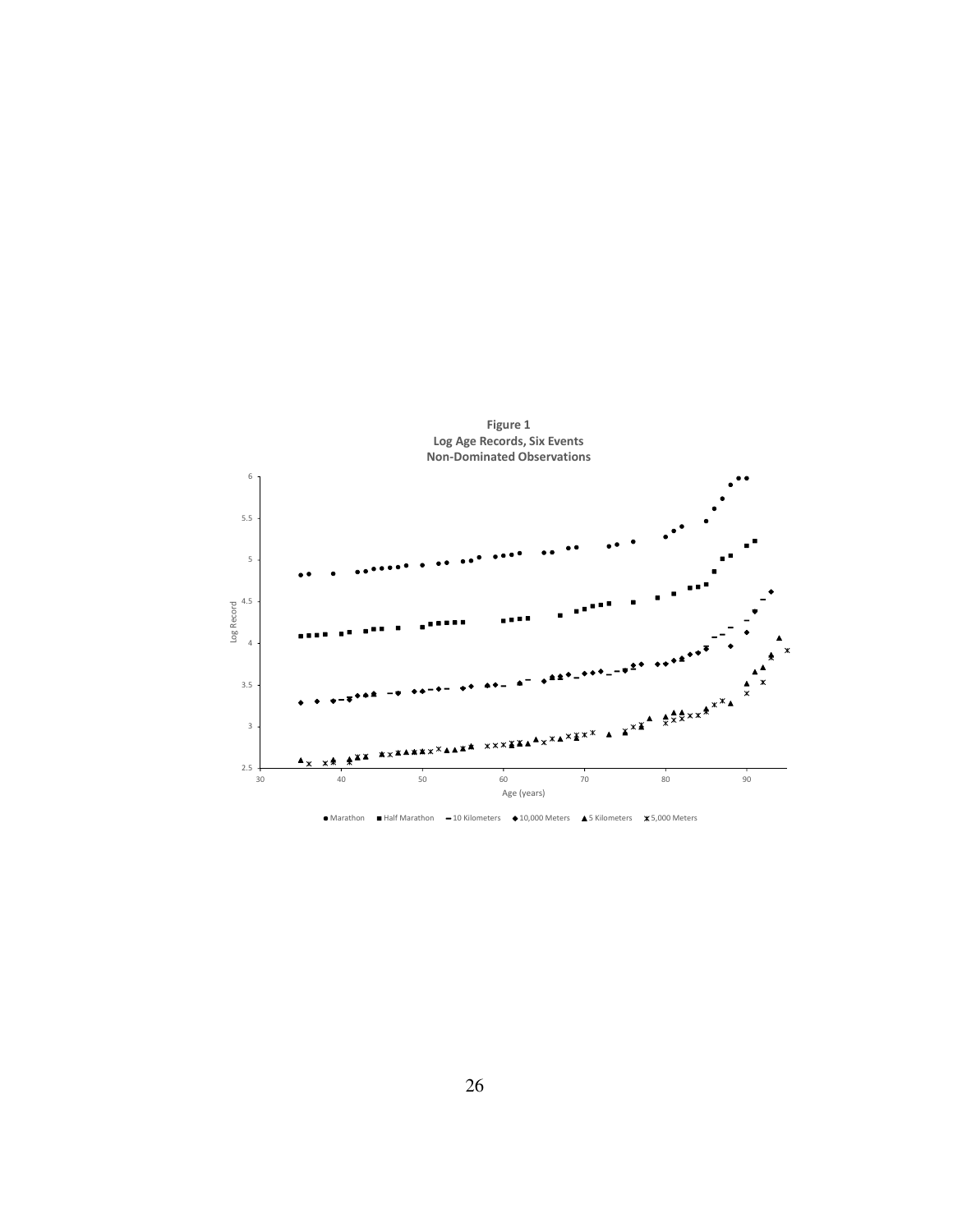

27